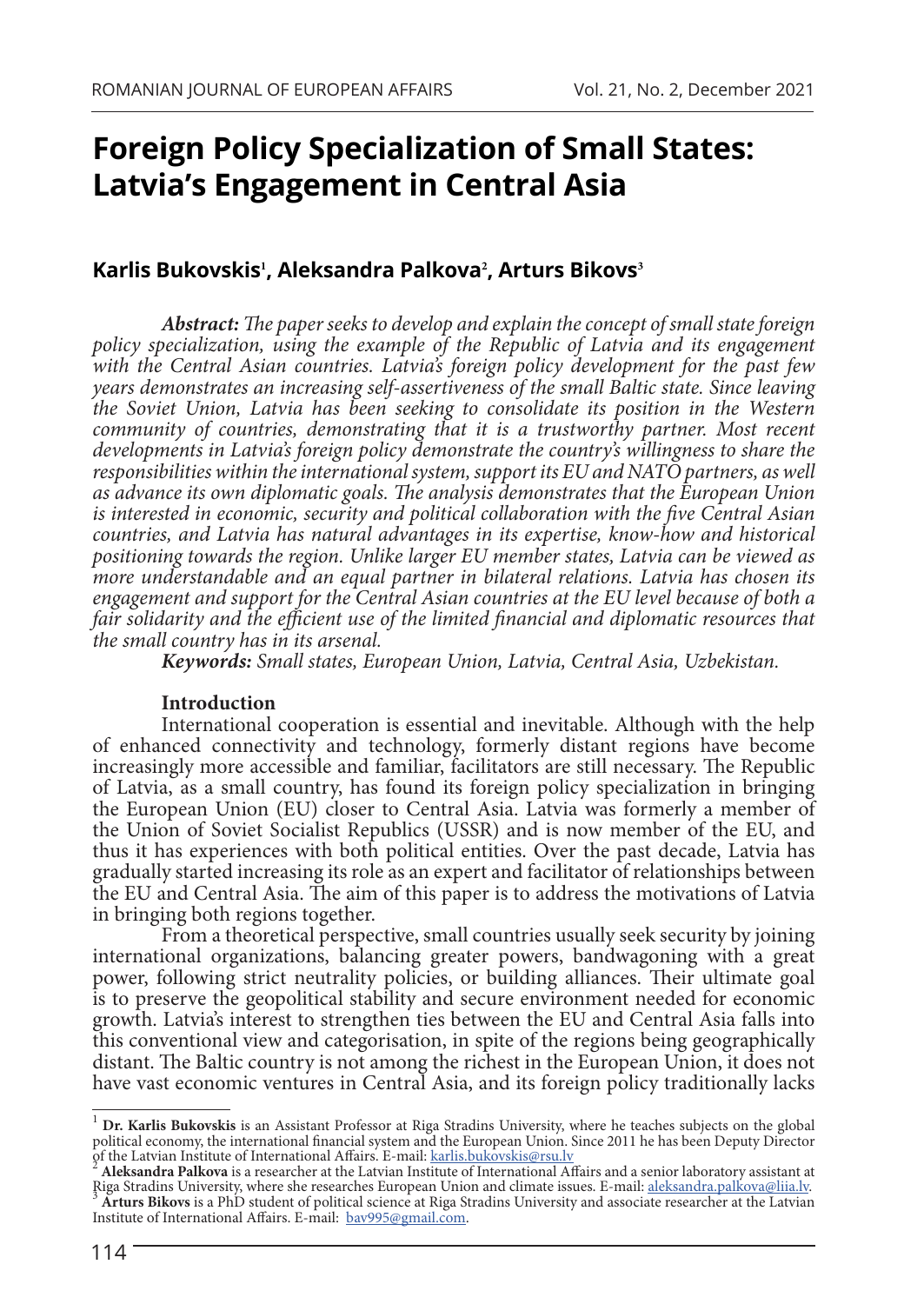vocal and proactive actions. Therefore, it is apparent that Latvia's interests and foreign policy in Central Asia region extend beyond the conventional scope and practices not just of the country, but also that of majority of small states in general. Latvia designated the Central Asian region to be its foreign policy specialization and sees that as added value to its EU partners and the Western community in general.

This paper utilises document analysis and several interviews with decisionmakers to address both the theoretical and practical aspects of the foreign policy approach that Latvia has undertaken in international politics. In the first part, the paper deals with a conceptual discussion of small states and the "foreign policy specialization" aspect of small countries. The second part offers an overview of the foreign policy strategies of Latvia after it regained independence, while the final part consists of an analysis of Latvia's foreign policy towards the Central Asian republics of Kazakhstan, Kyrgyzstan, Tajikistan, Turkmenistan, and Uzbekistan.

#### **The Foreign Policy Strategies of a Small State**

Small states as a concept exists since the dawn of state-like entities. Since the Melian Dialogue<sup>4</sup> or the Annals of the Warring States<sup>5</sup>, relations between small and big or weak and powerful political units have challenged the philosophy and theory of international relations. Small states in foreign policy are extensively researched<sup>6</sup>. "However, debates on how to define and categorize small states have played an excessively dominant role in the study of small states for the past 50 years". Defining smallness is not an easy undertaking as often the terms are politically charged. As small is often associated with weak, countries may try to avoid being classified as small countries, "and yet, we often understand, infer or expect that the behavior among such sovereign states is to be impacted to some degree by their recognition that one is larger or smaller than the other".<sup>8</sup>

In this regard, small states are often classified by absolute criteria, both quantitative and qualitative, or relative criteria. As for absolute criteria, World Bank for instance defines small countries as countries with a population of less than 1.5 million<sup>9</sup>. Curiously, Estonia falls into category of small state, while Latvia is barely above the mark. Therefore, the relative criteria where a small country simply means a state that has less power than at least one neighboring country<sup>10</sup>, fits Latvia and is used in this research.

International Relations scholars of Realist tradition tend to look at larger countries as those that define the global system $11$ . Meanwhile, small states constitute most of the world's countries. Foreign policy of small countries is often perceived from the point of view that they must operate by the rules and in the environment set by powerful countries<sup>12</sup>. "Yet the balance of power, realist-based logic is not the ultimate

<sup>&</sup>lt;sup>4</sup> Thucydides, *The History of the Peloponnesian War*, Duke Classics, 2012 [c. 400 BC], p. 448.<br><sup>5</sup> X. Liu, *Strategies of the Warring States: Zhan Guo Ce*, London, DeepLogic, 2019 [500 BC], <u>[https://www.kobo.com/us/](https://www.kobo.com/us/en/ebook/strategies-of-the-warring-states-zhan-guo-ce)</u> [en/ebook/strategies-of-the-warring-states-zhan-guo-ce](https://www.kobo.com/us/en/ebook/strategies-of-the-warring-states-zhan-guo-ce) (accessed 30 April 2021). <sup>6</sup> See, B. Thorhallsson, 'Studying Small States: A Review', *Small States & Territories*, vol. 1, no. 1, 2018, pp. 17-34.; and

O. F. Knudsen, 'Small States, Latent and Extant: Towards a General Perspective', *Journal of International Relations and* 

*Development*, vol. 5, no. 2, 2002, pp. 182-198. <sup>7</sup> G. Baldacchino and A. Wivel, 'Small States: Concepts and Theories', in Godfrey Baldacchino and Anders Wivel, *Handbook on the Politics of Small States*, Cheltenham, Edward Elgar, 2020, p. 3.

G. Baldacchino, 'Editorial: Mainstreaming the Study of Small States and Territories', *Small States & Territories Journal*, Vol. 1, No. 1, 2018, p. 5.<br><sup>9</sup> Werld Penk. *The Werl* 

World Bank, *The World Bank In Small States*, Washington: World Bank, 2020, [https://www.worldbank.org/en/country/](https://www.worldbank.org/en/country/smallstates/overview) [smallstates/overview](https://www.worldbank.org/en/country/smallstates/overview) (accessed 30 April 2021)<br><sup>10</sup> I. B. Neumann and S. Gstohl, 'Introduction. Lilliputians in Gulliver`s Word?', in Jessica L. Beyer, Iver B. Neumann and

Sieglinde Gstohl, Small States in International Relations, Seattle: University of Washington Press, 2006, p. 14.<br>See, for instance, H. J. Morgenthau, Politics among Nations. The Struggle for Power and Peace, New York: McGr

Hill, 1948.

<sup>12</sup> A. Baker Fox, *The Power of Small States: Diplomacy in World War II*, Chicago: University of Chicago Press, 1959, p. 1.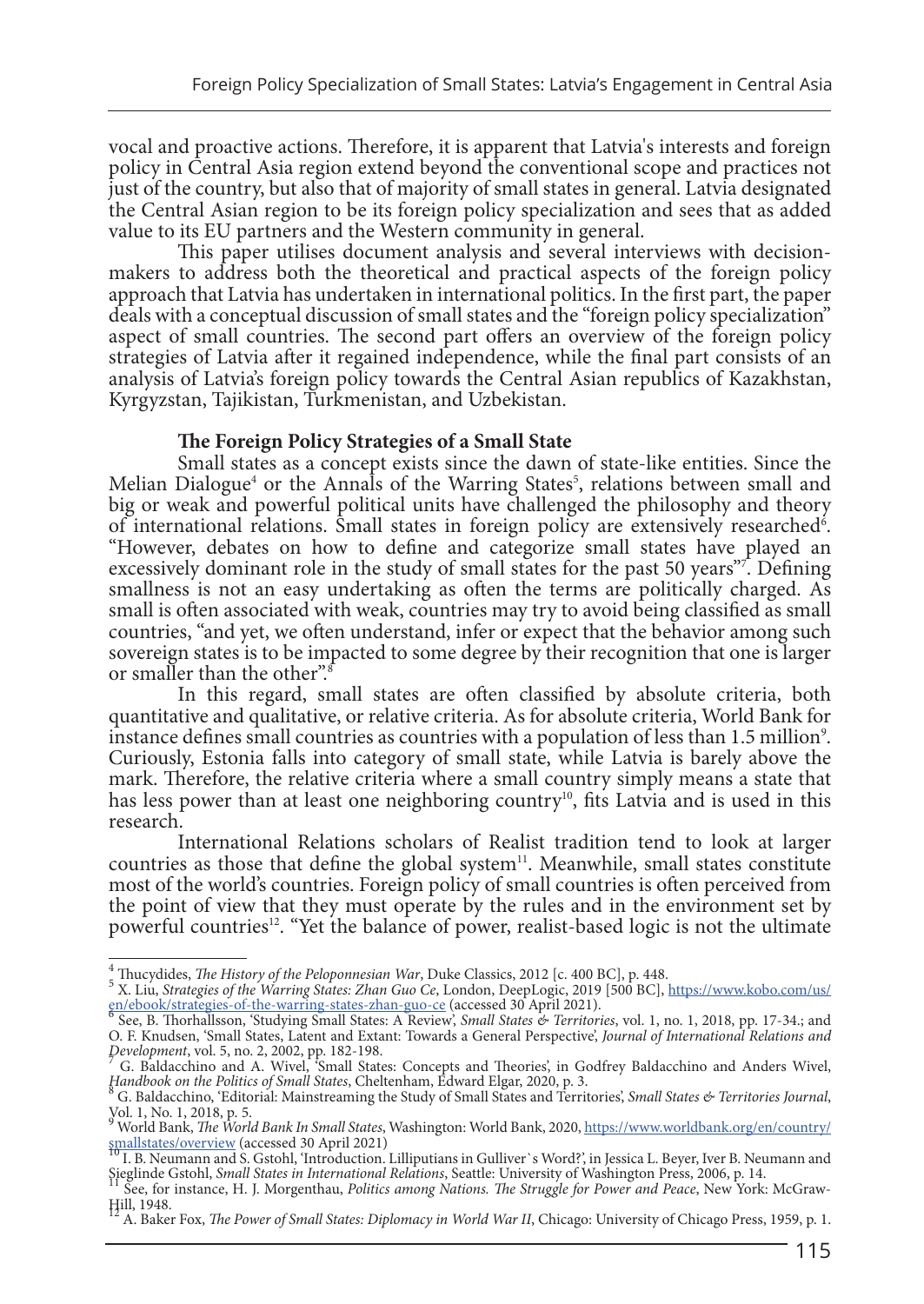way of understanding small state foreign policy or in formulating policies that would best serve the interests of small states"13. The versatility of small countries and the number of combinations for foreign policy strategies that they have in their possession are significant in understanding the international system and interactions between states<sup>14</sup>. In the realist tradition of International Relations theory, it is particularly presumed that small countries are interested mostly in security and autonomy, i.e. selfpreservation.<br>David Vital considered that the international system is a class system<sup>15</sup>,

therefore that small states have to reconsider their situation, role, goals and options on a regular basis<sup>16</sup>. It is also traditionally understood that small states tend to keep a low profile in international relations, limit themselves in their geographical scope, express interest in a relatively low number of foreign policy issues, use all their diplomatic and economic instruments to safeguard themselves against military attacks, as well as support multilateralism and international norms $17$ .

For small countries, the concept of a foreign policy environment is of a particular importance<sup>18</sup>. In the case of small countries, the interconnectedness of the foreign policy situation and the imperative of maintaining autonomy, which largely determines the space for manoeuvring, is noticeable. Small states run the risk of financial, technological, as well as cultural and educational stagnation without a free flow of people, goods, and ideas. They rely on the predictability of world politics and international relations to guarantee their own identity and avoid stagnation. Therefore, small states naturally seek not only security and autonomy, but wealth and prestige in foreign policy as well. Wealth, defined in relation to the satisfaction of the needs of capital, technology and education, is essential for long-term survival.

Small states are not interested only in securing their own independence via a bilateral alliance with a great power, an alliance with two or more small countries, a multilateral alliance with multiple great powers, or strict neutrality<sup>19</sup>. Olav Knudsen argued that small states located near a great power could choose between an alliance with their more powerful neighbour, an alliance with its main rival, or a more or less well-defended neutrality<sup>20</sup>. They are also interested in improving their environment by collaborating with other small member states inside and outside formalized or institutionalized networks. Namely, small countries, similarly to great powers, seek to secure their neighbourhood and work with the friendly countries around them to build a buffer-zone. This *Realpolitik* approach is based on the calculation that, being surrounded by friendly and collaborative countries, increases both security and options for growing economic wealth.

Nevertheless, in the modern system, small states have started opting for increasing their economic wealth and prestige by exercising foreign policy in geographically much more distant regions. As expertise and know-how, as well as

<sup>13</sup> M. Crandall and M. L. Sulg, 'Small States 'Thinking Big' in a Multiplex World: Estonia's Foreign Policy', *Small States* 

*<sup>&</sup>amp; Territories*, Vol. 3, No. 2, 2020, p. 400. 14 See, B. Thorhallsson and S. Steinsson, 'Small state foreign policy', in William R. Thompson, *Oxford Research Encyclopedia of Politics*, Oxford: Oxford University Press, 201

*Encyclopedia of Politics*, Oxford: Oxford University Press, 2017, p. 1. 15 D. Vital, *The Survival of Small States: Studies in Small Power/Great Power Conflict*, London: Oxford University Press, 1971, p. 2. 16 D. Vital, *The Inequality of States. A Study of the Small Power in International Relations*, Westport: Greenwood Press,

<sup>1980,</sup> pp. 110-114.

<sup>17</sup> J. A. K. Hey, 'Introducing Small State Foreign Policy', in J. A. K. Hey, *Small States in World Politics: Explaining Foreign Policy Behavior*, Boulder: Lynne Riener Publishers, 2003, p. 5. 18 See, B. Thorhallsson and A. J. K. Bailes, 'Small State Diplomacy', in C. M. Constantinou, P. Kerr and P. Sharp, *The* 

*SAGE Handbook of Diplomacy*, London: SAGE, 2016, pp. 294–307.<br><sup>19</sup> H. Wiberg, 'Security Problems of Small Nations', in W. Bauwens, A. Clesse, and O. F. Knudsen, *Small States and the*<br>*Security Challenge in the New Europe* 

See, O. F. Knudsen, 'The Foreign Policies of the Baltic States: Interwar Years and Restoration', *Cooperation and Conflict*, vol. 28, no. 1, 1993, pp. 47-72.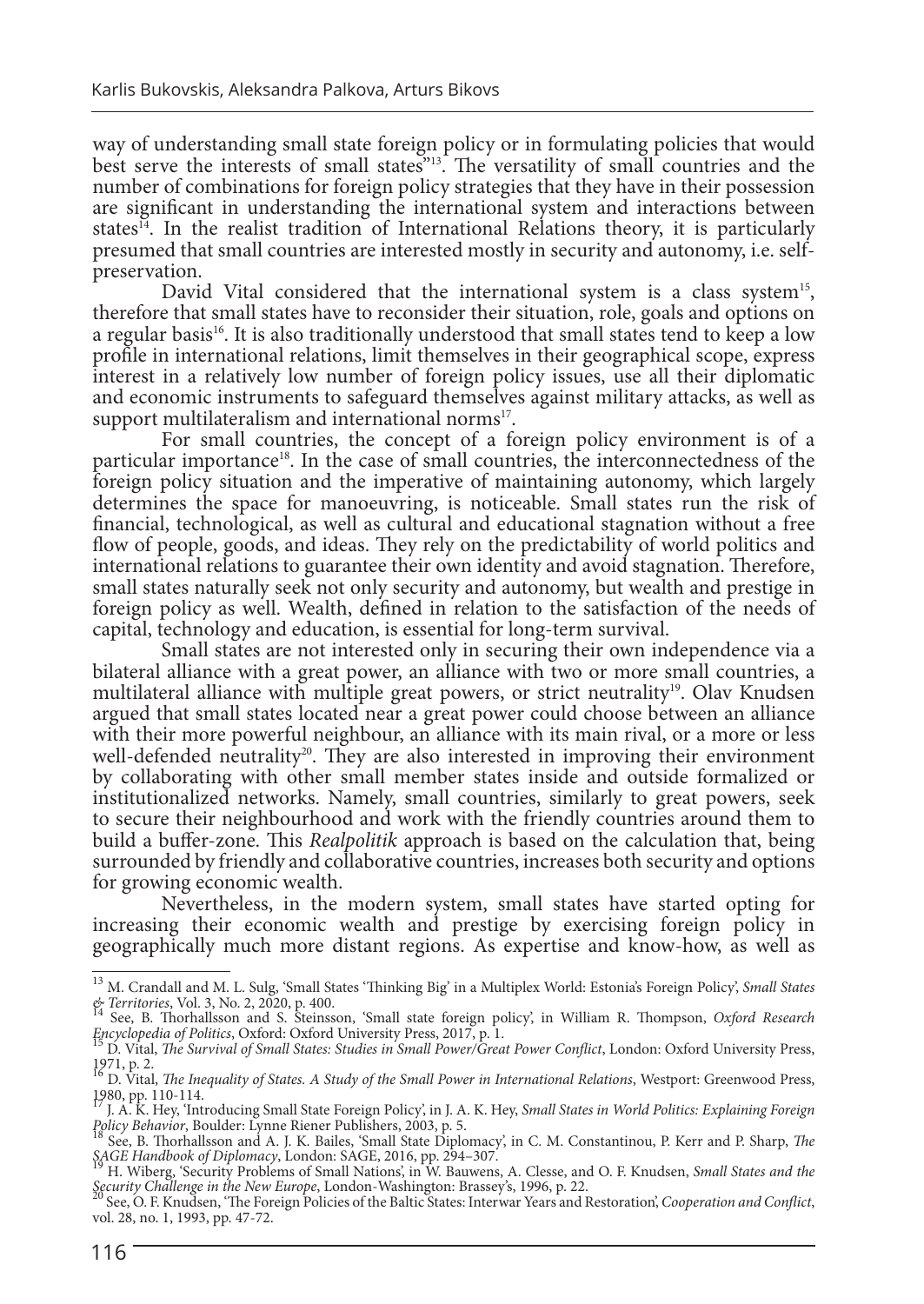diplomatic, business and people-to-people networks, are becoming much more valuable in a globalized world, small countries can start becoming more proficient in certain economic or political sectors. The long-standing tradition of Nordic countries advocating for democratic and human rights principles internationally, Switzerland offering mediation and negotiation platforms, and Luxembourg, Belgium, Austria and Switzerland offering their services in hosting international organizations and institutions provide visible examples of small countries developing a foreign policy specialization.

Hence, this paper argues that Latvia in a very similar manner has been developing and securing expertise in Central Asia and offering assistance in building relations between the EU and Central Asian countries. This hypothesis is supported by the international organizations like the European Union and NATO, which are upholding Latvia's immediate security interests, while expanding a country's international role and specializing in one region would be a logical step towards security interests. Meanwhile, it is not only in the interests of Latvia as a small state to secure its welfare and prestige via facilitating engagement between the EU and Central Asian countries more actively, but it is also part of Latvia's contribution to the role of the EU in the world, the EU as a security  $actor<sup>21</sup>$ , and the sustainability of the EU integration model in general. This logic also aligns with theoretical reasoning of Raimo Väyrynen, among others, that international organizations are the best friends to small states, and due to the fact that they sustain international law and nonviolent foreign policy instruments, small states have self-interest in supporting them<sup>22</sup>.

Even for economically and politically weak small countries, foreign policy strategies include engagement with other similarly sized countries and using international organizations to achieve common goals. Using and facilitating international institutions to achieve disproportional influence on rulemaking in the international system<sup>23</sup> has been a norm in modern international system. For a small state with relatively limited resources, but with contacts and skills in understanding a specific region or issue, the development of a specialisation in foreign policy would be a logical approach for achieving its national interests within the international institution in question, as well as on the particular foreign policy issue. The following section of this article will analyse the evolution of Latvia's foreign policy specialization.

#### **Latvia's Foreign Policy Logic and Evolution**

As a result of the collapse of the Soviet Union, significant changes took place on the geopolitical map of the world, and several new states were formed in the post-Soviet space. Latvia, like other Baltic countries, faced the problem of searching for, forming and developing relations with other states. After 1991, when Latvia gained independence, the country's government chose to orient towards the West, thus a "Return to the West"<sup>24</sup> became the main strategic line in its foreign policy. Latvian foreign policy after regaining independence from the USSR, and hence its autonomy in the international system, has been focused on reintegration with the Western community<sup>25</sup>.

Joining the European Union and NATO were seen as paramount tasks in  $21$  A. Wivel, 'The Security Challenge of Small EU Member States: Interests, Identity and the Development of the EU as

a Security Actor', *Journal of Common Market Studies*, vol. 43, no. 2, 2005, pp. 393-412.<br><sup>22</sup> R. Väyrynen, 'Small States in the New European Context', in W. Bauwens, A. Clesse, and O. F. Knudsen, *Small States* and the Security Challenge in the New Europe, London-Washington: Brassey's, 1996, p. 114.<br><sup>23</sup> R. P. Barston, 'Introduction', in R. P. Barston, *The Other Powers: Studies in the Foreign Policies of Small States,* London:

Gorge Allen & Unwin Ltd., 1973, p. 26. 24 E. Tulmets, *Identities and Solidarity in Foreign Policy: East Central Europe and the Eastern Neighbourhood*, Prague: Institute of International Relations, 2012, p. 47.

<sup>25</sup> Ministry of Foreign Affairs of the Republic of Latvia, 'The Main Directions of Foreign Policy of Latvia until 2005', [www.mfa.gov.lv/data/file/l/arp\\_konc.doc](http://www.mfa.gov.lv/data/file/l/arp_konc.doc) (accessed 30 April 2021).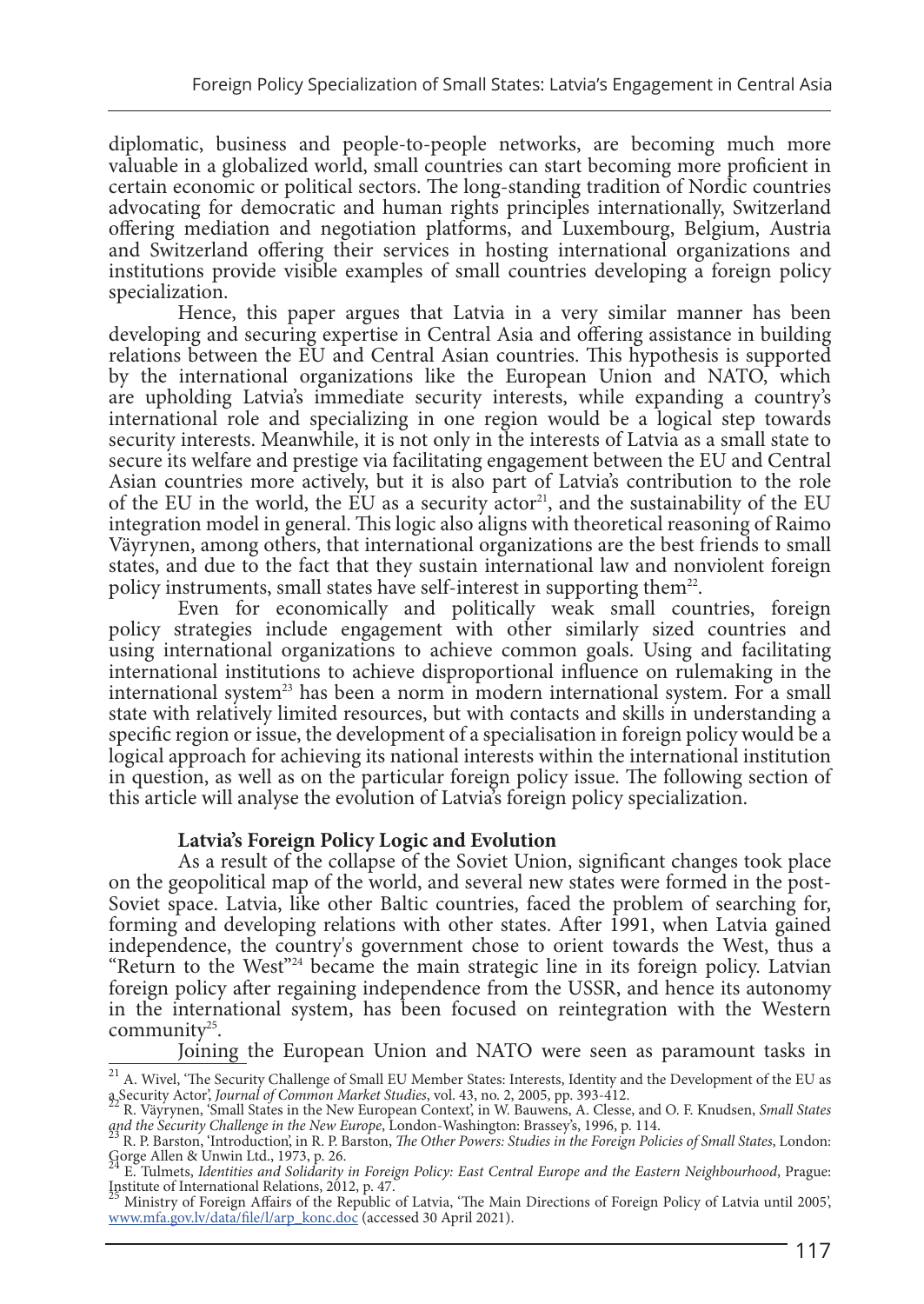achieving security, wealth, and prestige in international system since the mid-1990s. After the completion of its initial gaols in 2004, Latvia became a Schengen Zone member state at the end of 2007, a Eurozone member state in 2014 and member of the Organization for Economic Cooperation and Development (OECD) in 2016. Consolidating Latvia's geopolitical situation<sup>26</sup>, exercising its newly acquired international role, and increasing its foreign policy assertiveness and visibility beyond its traditional borders have been among the priorities of Latvia. Beyond these undertakings, Latvia also started gradually forming a foreign policy specialization in Central Asia.

Latvia's EU accession – a primary interest for a small state in securing wealth – was conducted on a similar timeline but was a much more bureaucratized and reformoriented process. Namely, Latvia joining the EU referred not only to a foreign policy decision, but also to the post-Soviet transformation and implementation of additional structural changes in politics, economics and related sectors. The transformations envisaged more than "asymmetric integration"<sup>27</sup>, but a process close to the total adjustment of the country's political and economic systems<sup>28</sup>, which was pursued beyond Latvia's accession to the EU on 1 May 2004. Following the accession, Latvia was interested in deeper integration into the core of the EU, by joining the most intensive formats of cooperation and the ones that require the greatest delegation of sovereignty, such as Schengen area and especially the Economic and Monetary Union. By doing this, Latvia was aiming at further enhancing its security and access to wealth-increasing resources and economic structures.

The geopolitical implications of Russia's occupation of Crimea and the war in Eastern Ukraine determined Latvia to adapt its foreign policy in order to play a more active role in the international system. Additionally, Latvia's six-month presidency of the Council of the European Union in 2015 can be considered the final test of EU membership for the small Baltic country. These events provided a background for Latvia's growing self-confidence not only in the EU policies, but also in the international system. Latvia continues to assure its Western partners – the EU countries, the United States of America and more recently Canada – that it's a trustworthy, reliable, and wellbehaved partner.

During the 2015 Presidency of the Council of the EU, Latvia started actively emphasizing collaboration between the EU and Central Asia. The knowledge of the region and the local contacts played a significant role in advancing this region as the country's foreign policy specialization. G. Pastore argues that Latvia could develop Central Asia expertise as a niche in EU's external relations, where it is often perceived as a small state with limited ambitions<sup>29</sup>. A. Jēkabsone similarly defines Central Asia as a political niche in the European policy of Latvia<sup>30</sup>. Meanwhile, this article sees the Central Asian expertise as a specialization of Latvia's foreign policy in general development and characteristic, instead as solely a contribution to the EU foreign policy. The EU is not the only international actor interested in Latvia taking leading role in Central Asia. The United States of America perceive Latvian, Estonian, and

<sup>26</sup> K. Bukovskis, 'Lettland', in W. Weidenfeld, W. Wessels, *Jahrbuch der Europäischen Integration 2018*, Baden-Baden:

Nomos Verlag, 2018, pp. 477-478. 27 F. Schimmelfennig and U. Sedelmeier, 'The Politics of EU Enlargement: Theoretical and Comparative Perspectives', in F. Schimmelfennig and U. Sedelmeier, *The Politics of European Union Enlargement. Theoretical Approaches*, London,

New York: Routledge, 2005, p. 14. 28 K. Bukovskis and J. Elferte, 'Latvia's Path to the European Union: In-between the Backstage and the Spotlight', in A. Sprūds, D. Potjomkina, V. Ščerbinskis, *The Centenary of Latvia's Foreign Affairs: Tasks and Personalities*, Riga: Latvian Institute of International Affairs, 2017, pp. 191-211, [http://liia.lv/en/publications/latvijas-arlietu-simtgade-darbi-un](http://liia.lv/en/publications/latvijas-arlietu-simtgade-darbi-un-personibas-658)[personibas-658](http://liia.lv/en/publications/latvijas-arlietu-simtgade-darbi-un-personibas-658) (accessed 30 April 2021). 29 G. Pastore, *Leadership through the European Union Council Presidency. Latvia and Central Asia*, Riga: Latvian Institute

of International Affairs, http://www.lai.ly/site/docs/Central Asia Gunta Pastore 1.pdf (accessed 30 April 2021).<br>30 A. Jēkabsone, 'The Baltic states and Central Asia', EUCAM National Policy Series, no. 11, 2013, https://ww

[ch/isn/162773/National\\_PB11\\_BS.pdf](https://www.files.ethz.ch/isn/162773/National_PB11_BS.pdf) (accessed 30 April 2021).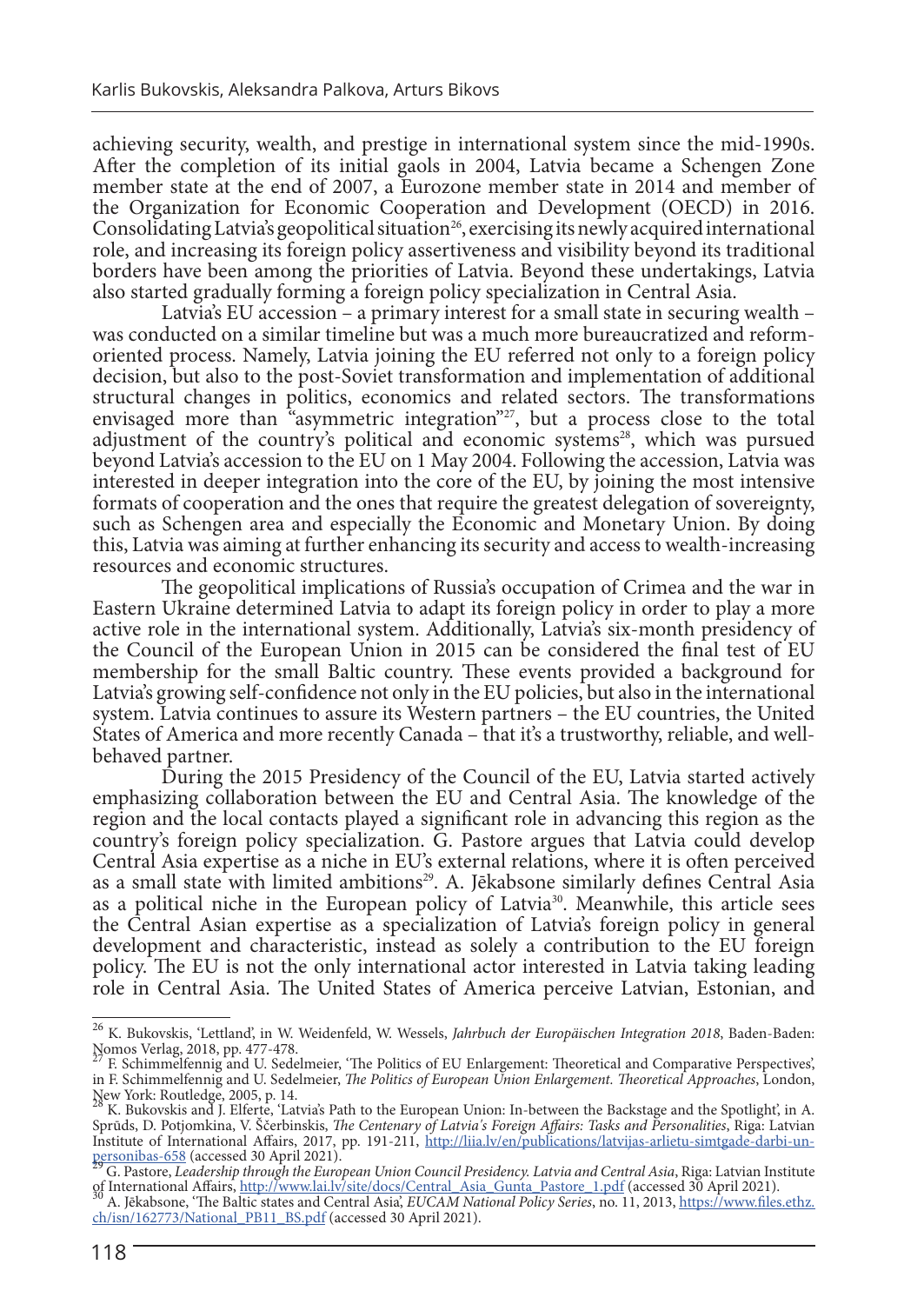Lithuanian activity in Central Asia as a mechanism for burden sharing in terms of ensuring international stability<sup>31</sup>. Central Asia became a foreign policy specialisation for Latvia, which concentrated diplomatic and political resources to the collaboration with this region, in an attempt to ensure a more proactive role in international system. As F. Bossuyt highlights: " $(...)$  Latvia  $(...)$  is arguably the country with the strongest ambition to become more involved in Central Asia, both bilaterally and through the EU"32.

#### **Latvia's Central Asian "Specialization"**

This third section deals with the reasoning and motivations behind Latvia's engagement with Central Asian region, and provides examples of bridging between the EU and the respective five states. Central Asian region has been given a special place in Latvia's foreign policy, with regular contacts and sustained interest. In earlier works it has been concluded that "Latvia appears to rely more extensively on the EU level to pursue its goals towards Central Asia and has strong ambitions to multiply its efforts to influence the EU's policy"33. At the same time, as critically mentioned by one of the interviewed decision makers, Latvia's approach to Central Asia over the years has been rather infrequent and has had a character of multiple campaigns:

"It has been challenging for us to sustainably hold on to the wave of success stories. We have occasional positive rhetoric, but Latvia lacks essential business or geopolitical interests [in the region]."<sup>34</sup>

This demonstrates that all of the engagement that the country has in the region is based on matter of prestige and burden sharing within the EU.

Aside from Germany, the United Kingdom, and France, the initiatives of other EU countries were rare and not decisive for the general policy of the European Union, focusing predominantly on bilateral economic interests. In 2007, the Council of the European Union adopted the "EU and Central Asia: Strategy for New Partnership"<sup>35</sup>, which consolidated the common position of the member states of the European Union on a foreign policy strategy for the Central Asian region. It was a follow up to the EU Strategy Paper for 2002-2006 and Indicative Programme 2002-2004 for Central Asia<sup>36</sup> and it outlined the EU's collaboration goals and appraised the Central Asian policy agenda, taking into account lessons learned from previous EC support.

The extensive document of 2007 has been revised in 2012 and 2015 and it provides a basis for the development of cooperation and relations between the EU countries and the Central Asian republics in various fields: security (combating terrorism, border protection), economy (energy), education (European education initiative), legislation and rule of law (Rule of Law initiative), and regarding human rights protection<sup>37</sup>. The 2015 update of the Strategy indicated for each area of cooperation, appropriate

 $\frac{31}{32}$  Authors' interview with Michael H. Haltzel, Senior Fellow at the Johns Hopkins University SAIS, June 2021.<br> $\frac{32}{32}$  F. Bossuyt, 'Central and Eastern European EU Member States' Involvement in the EU's Democr Central Asia,' in Benedetta Berti, Kristina Mikulova and Nicu Popescu, *Democratization in EU Foreign Policy: New* 

*Member States as Drivers of Democracy Promotion*, London & New York: Routledge, 2015, p. 104.<br><sup>33</sup> F. Bossuyt, 'Between national and European foreign policy: the Role of Latvia and Romania in the EU's Policy Towards

Authors' anonymous interview with representative No. 1 of the Ministry of Foreign Affairs of Latvia, April 2021.<br>
<sup>35</sup> Council of the European Union, 'EU and Central Asia: Strategy for New Partnership', 2007, https://eeas.

[sites/eeas/files/st\\_10113\\_2007\\_init\\_en.pdf](https://eeas.europa.eu/sites/eeas/files/st_10113_2007_init_en.pdf) (accessed 30 April 2021).<br><sup>36</sup> European External Action Service, Strategy Paper 2002-2006 & Indicative Programme 2002-2004 for Central Asia,<br>2002, https://eeas.europa.eu/archives/

<sup>2002,</sup> https://eeas.europa.eu/archives/docs/central\_asia\_central\_asia\_central\_asia<br><sup>37</sup> European External Action Service, 'Progress Report on the Implementation of the EU Strategy for Central Asia Implementation Review and Outline for Future Orientations', 2012, [https://eeas.europa.eu/sites/eeas/files/20120628\\_](https://eeas.europa.eu/sites/eeas/files/20120628_progress_report_en.pdf) [progress\\_report\\_en.pdf](https://eeas.europa.eu/sites/eeas/files/20120628_progress_report_en.pdf) (accessed 30 April 2021).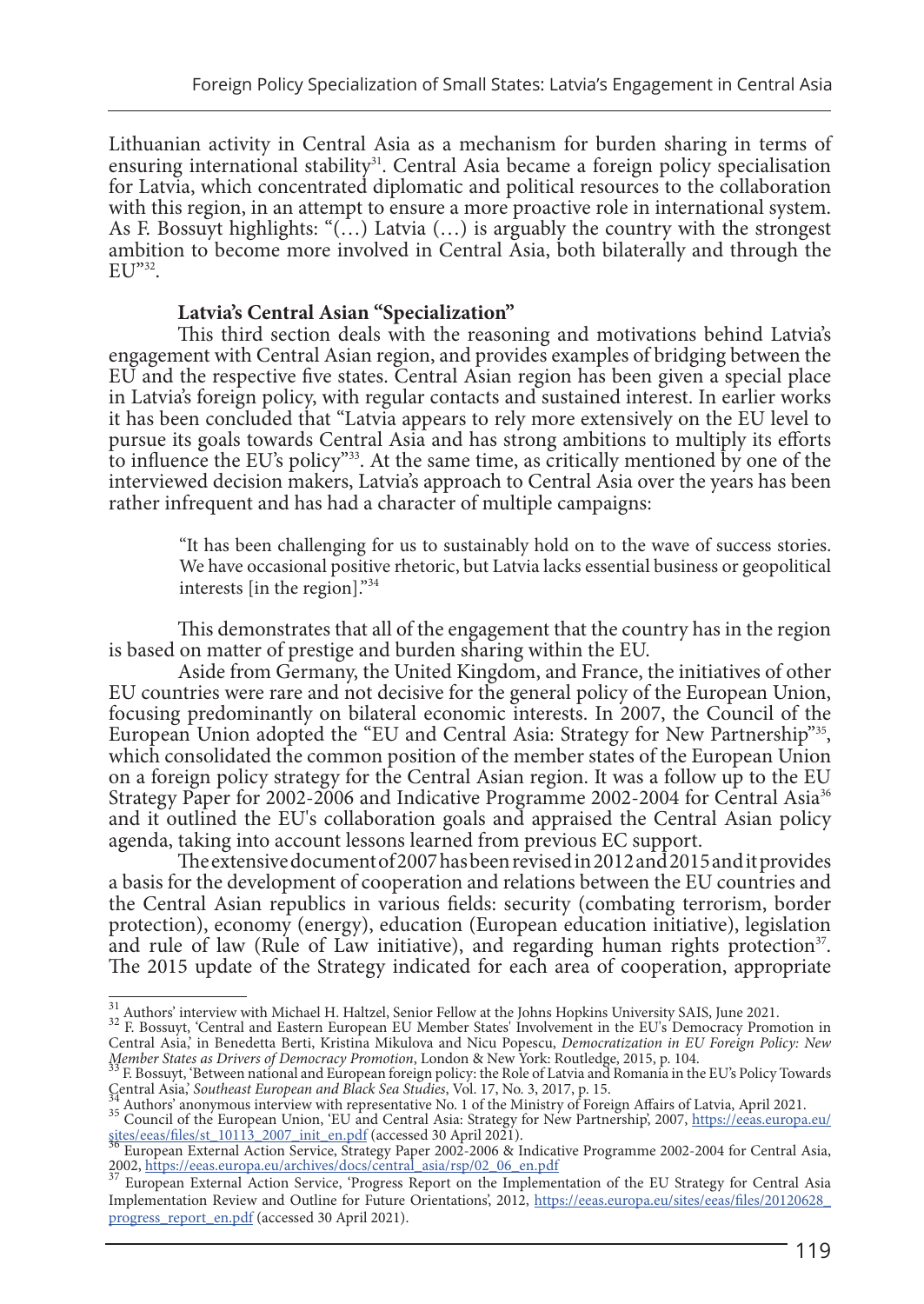approaches and forms of implementation<sup>38</sup>.<br>In June 2017, the EU Foreign Affairs Council noted that:

"The European Union considers the Central Asian countries to be important partners, relations with which should be developed and expanded, and therefore the need to adopt a new foreign policy concept is recognized"<sup>39</sup>.

The Council emphasized that the old mechanisms and initiatives of interaction in various fields will be preserved as they have proved their effectiveness, especially in the field of education, in the protection of human rights, and in assisting in the development of democratic institutions<sup>40</sup>. The most recent update, from in 2019, resulted in the adoption of a new strategy on Central Asia<sup>41</sup>, which continues this approach regarding the preferred areas of cooperation. In its bilateral policies towards Central Asia, Latvia has followed the line adopted at the EU level in its strategic framework of cooperation with the region.

For the European Union, the energy sector remains the most relevant area of cooperation with Central Asia42. Another crucial aspect of the European Union's geopolitical interests in Central Asia is the issue of global security and the joint fight against the threats of terrorism, Islamic fundamentalism, and radical extremism. Another area of EU activity in Central Asia is in the field of transport and infrastructure. Even though at present the level of trade between the European Union and the Central Asian republics is not yet sufficiently developed, it is believed that European businesses have great interest in developing the relevant infrastructure in the region, which will make it possible to potentially bring trade relations to a new level. In addition, the transit potential of the countries of Central Asia is also of interest to European countries, increasingly more to keep Chinese infrastructure interests in check, especially the Belt and Road Initiative.

Meanwhile, Latvia has been building relations with Kazakhstan, Kyrgyzstan, Tajikistan, Turkmenistan and Uzbekistan since the 1990s, when the first visits to Central Asian countries were organised (with the exception of Kyrgyzstan). Latvia's bilateral relations with each Central Asian country developed differently, but they were quite active in several fields. Here are just a few examples: since the 1990s, Latvian presidents regularly visited Central Asian countries, Uzbek and Kazakh students make up one of the largest groups of foreign students in Latvia; national airline AirBaltic has direct flight connections between Riga and several Central Asian cities, while there are regular transports of goods between Latvia and this region. Furthermore, Latvia supports various regional projects related to such areas as justice and internal affairs, public administration systems, agriculture, citizen involvement in democratic decision-

<sup>&</sup>lt;sup>38</sup> Council of the European Union, 'Council Conclusions on the EU Strategy for Central Asia', 2015, <u>https://eeas.europa.</u><br>
<u><sup>39</sup> T. Kudruategy</u> (Europe 6: P.B. F. and T. Co. 2015).

T. Kudryavtseva, 'Europe Still Believes that Kyrgyzstan is an Island of Democracy', 24.kg News Agency, 22 November 2018, [https://24.kg/english/101924\\_Europe\\_still\\_believes\\_that\\_Kyrgyzstan\\_is\\_an\\_island\\_of\\_democracy/](https://24.kg/english/101924_Europe_still_believes_that_Kyrgyzstan_is_an_island_of_democracy/) (accessed 30 April 2021).

<sup>40</sup> High Representative of the Union for Foreign Affairs and Security Policy, 'Joint Communication to the European Parliament and the Council. The EU and Central Asia: New Opportunities for a Stronger Partnership', 2019, [https://eeas.](https://eeas.europa.eu/sites/eeas/files/joint_communication_-_the_eu_and_central_asia_-_new_opportunities_for_a_stronger_partnership.pdf) [europa.eu/sites/eeas/files/joint\\_communication\\_-\\_the\\_eu\\_and\\_central\\_asia\\_-\\_new\\_opportunities\\_for\\_a\\_stronger\\_](https://eeas.europa.eu/sites/eeas/files/joint_communication_-_the_eu_and_central_asia_-_new_opportunities_for_a_stronger_partnership.pdf) [partnership.pdf](https://eeas.europa.eu/sites/eeas/files/joint_communication_-_the_eu_and_central_asia_-_new_opportunities_for_a_stronger_partnership.pdf) (accessed 30 April 2021).<br><sup>41</sup> Council of the European Union, 'Council Conclusions on the New Strategy on Central Asia', 2019, [https://www.](https://www.consilium.europa.eu/media/39778/st10221-en19.pdf)

[consilium.europa.eu/media/39778/st10221-en19.pdf](https://www.consilium.europa.eu/media/39778/st10221-en19.pdf) (accessed 30 April 2021). 42 Council of the European Union, 'Council Conclusions on the EU Strategy for Central Asia', 2015.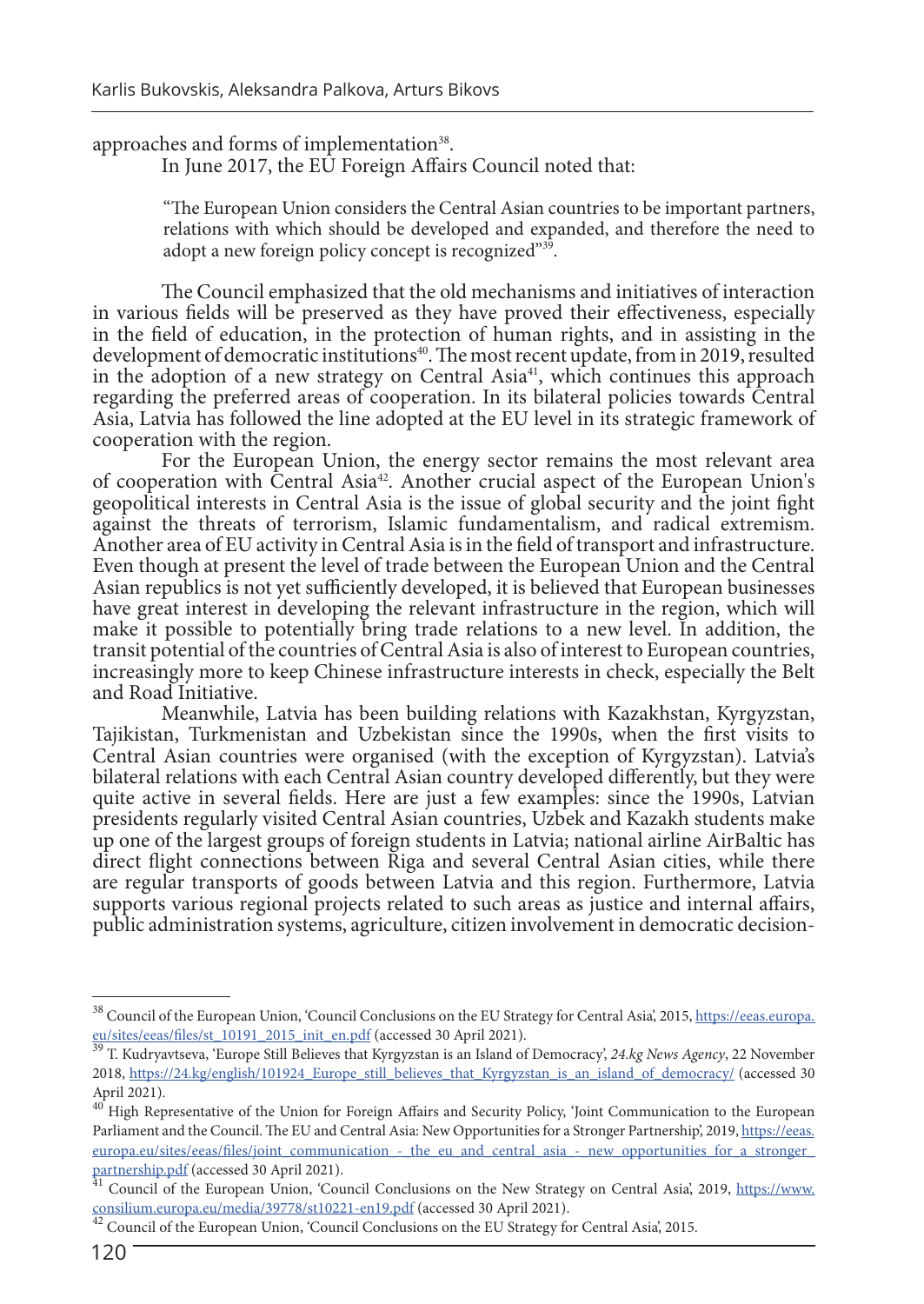making processes, civil society and education<sup>43</sup>.<br>As Central Asia developed economically, Latvian enterprises sought to enter new markets in the region. It is still perceived as potentially profitable market when the countries will eventually open their economies<sup>44</sup>. Latvia has managed to establish a sustained political dialogue and mutually beneficial economic ties, in particular with Kazakhstan and Uzbekistan, the largest countries in the region. An especially active period in the economic collaboration between Latvia and Central Asian countries was in 2010-2013, following the establishment of the Northern Distribution Network for the transit of NATO military supplies to Afghanistan and Latvia. In this particular situation, Latvia's political interests of engaging with the Central Asian region coincided with the interests of the Latvian transit and logistics businesses<sup>45</sup>.

Meanwhile, Latvia's trade relations with the countries remain relatively low. When looking at the 2019, before the COVID-19 pandemic also distorted the normality in trade $46$ , Latvia's exports to the region were in total 132.53 million euro, which represents approximately 1% of Latvia's total global export, worth almost 13 billion euro. The imports from the five Central Asian countries were even smaller, amounting to only 20.72 million euro compared to almost 16 billion euro worth of Latvia's total imports. Kazakhstan and Uzbekistan lead in regard to exports to Latvia, with 55.3 and 56.39 million euro respectively. It is worth noting that two of five countries – Tajikistan and Turkmenistan do not have registered goods in Latvian import statistics altogether. This situation clearly indicates that Central Asia economically is relatively inessential for the Latvian total trade volumes, while remaining important to the particular companies doing business with the respective countries, for instance "Latvian Railway" and "airBaltic" in Kazakhstan, "Lāči", "Pure Chocolate", "Latpower" and others in Uzbekistan $47$ . Curiously, it was only after the 2008-2010 economic crisis when Latvian companies started looking more actively for foreign export markets, among others finding place in Central Asian region, including tagging along the official visit of the

Hence, the main reasons for Latvia's collaboration with Central Asia is geopolitical, since, currently, the region is often considered to be important for the world politics on various grounds $\phi$ . Despite the various cross-border threats and challenges in the wider region, Central Asia is also promising from the point of view of the diversification of sources of raw materials (primarily hydrocarbon) for the global economy, thus playing an important role in energy supply diversification plans for European economies. European countries are also paying increasing attention to the Central Asian region because of the need to maintain the rear bases of the NATO stabilization operation in Afghanistan. "The common goal of achieving stability and prosperity through peaceful interaction makes Europe and Central Asia partners in

<sup>&</sup>lt;sup>43</sup> Ministry of the Republic of Latvia, 'Latvia Aims to Improve Border Management in Central Asia', 2016, <u>[https://www.](https://www.mfa.gov.lv/en/news/latest-news/49466-latvia-aims-to-improve-border-management-in-central-asia)</u> [mfa.gov.lv/en/news/latest-news/49466-latvia-aims-to-improve-border-management-in-central-asia](https://www.mfa.gov.lv/en/news/latest-news/49466-latvia-aims-to-improve-border-management-in-central-asia) (accessed 30 April 2021).

 $^{44}$  Authors' anonymous interview with representative No. 2 of the Ministry of Foreign Affairs of Latvia, April 2021.<br>45 Authors' anonymous interview with representative No. 1 of the Ministry of Foreign Affairs of Latvi

M. Krautmanis, 'Latvija un Kazahstāna - laika pārbaudi izturējušas attiecības' [Latvia and Kazakhstan – Relations Proven by Time], NRA.lv, 27 December 2018, [https://nra.lv/ekonomika/latvija/267988-latvija-un-kazahstana](https://nra.lv/ekonomika/latvija/267988-latvija-un-kazahstana-laika-parbaudi-izturejusas-attiecibas.htm)[laika-parbaudi-izturejusas-attiecibas.htm](https://nra.lv/ekonomika/latvija/267988-latvija-un-kazahstana-laika-parbaudi-izturejusas-attiecibas.htm) (accessed 30 April 2021); and Latvijas Vēstnesis, 'Latvijas uzņēmēji meklē sadarbības partnerus Centrālāzijas reģionā' [Latvian Entrepreneurs Search for Partners in Central Asia], lvportals.lv, 25 March 2015, https://lvportals.lv/dienaskartiba/269901-latvijas-uznemeji-mekle-sadarbibas-partnerus-centralazijas-<br>regiona-2015 (accessed 30 April 2021).

<sup>&</sup>lt;u>regiona-2015</u> (accessed 30 April 2021).<br><sup>48</sup> E. Mudulis, 'Uzņēmēji grib nostiprināties Centrālāzijā' [Businesses Want to Keep Presence in Central Asia], *Dienas Bizness*, 21 June 2013, <https://www.db.lv/zinas/uznemeji-grib-nostiprinaties-centralazija-396137> (accessed 30 April  $2021$ ).

<sup>49</sup> A. Petersen and K. Barysch, *Russia, China And The Geopolitics Of Energy In Central Asia*, London: Centre for European Reform, 2011, [https://carnegieendowment.org/files/petersen\\_cer\\_eng.pdf](https://carnegieendowment.org/files/petersen_cer_eng.pdf) (accessed 30 April 2021).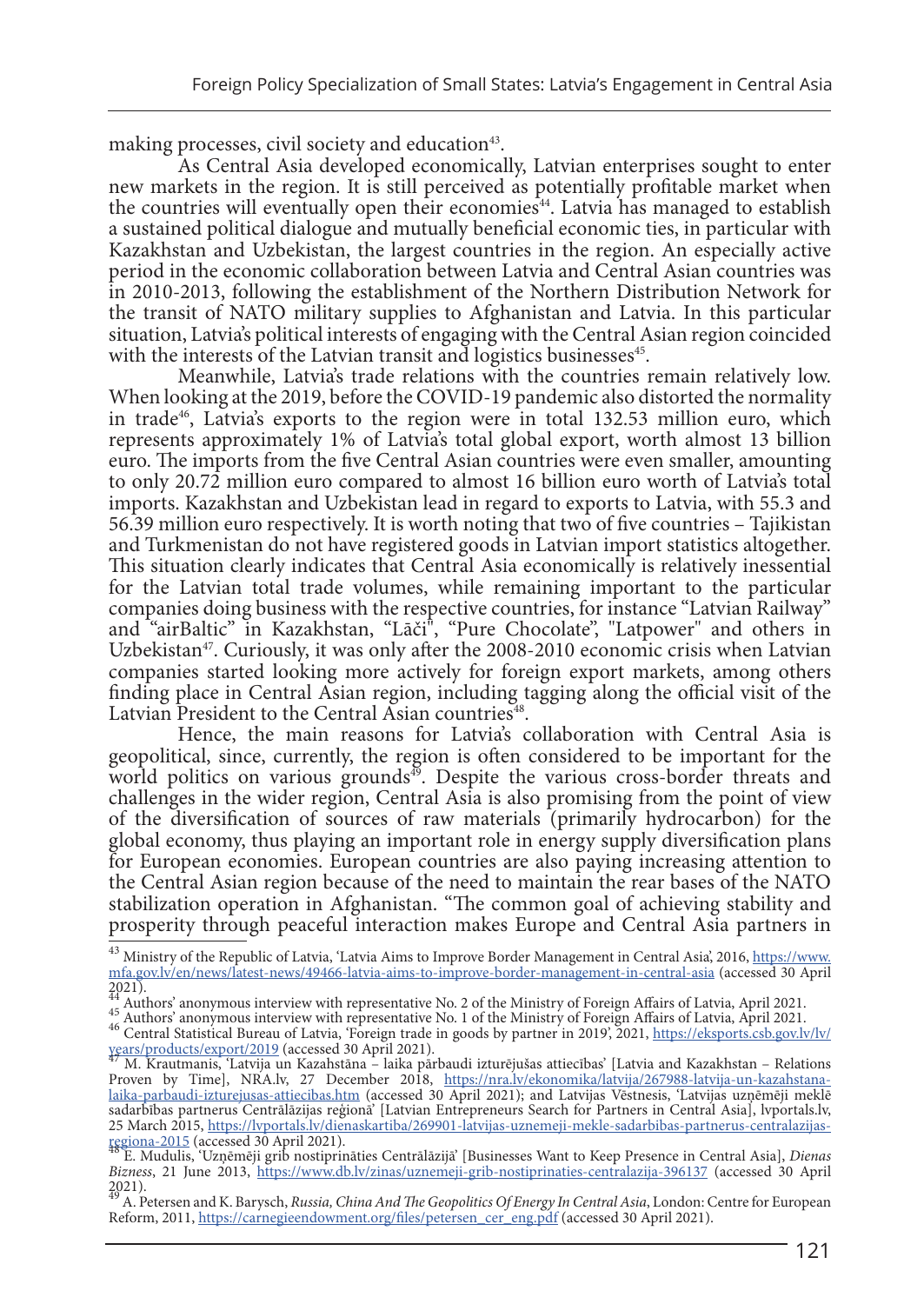developing cooperation"50. The strengthening of the EU's foreign policy towards the Central Asian states was also determined by the intensification of activities of states such as Russia and China within the framework of the Eurasian Economic Union and Shanghai Cooperation Organization, within which the member countries of these organizations began to establish and develop interstate relations, and to integrate and expand interstate cooperation in various fields.

This geopolitical logic of continuous engagement is also motivating Latvia: "We want that the neighbours of our neighbours have stability"<sup>51</sup>. Stability in the region and peace among the Central Asian countries is seen as the primary task by the Chairman of the Foreign Affairs Committee of the Latvian Parliament, R. Kols, who even suggests the need for a regional organization among the five countries based on the Baltic experiences with the Baltic Sea Council and Nordic-Baltic cooperation frameworks.

Sharing Latvia's experiences is based on the country's credibility in the region, which has a long history and allegedly even sentimental value among the populations of the Central Asian countries. Common history in a single Soviet state for both Latvia and the Central Asian countries has been the basis not only for bilateral relations, but also for maintaining and developing contacts and mutual political and economic engagements and opportunities<sup>52</sup>. The historical dimension of being part of the Soviet occupation stems from the experience of having common economic and state structures, but most importantly from both Latvia and the Central Asian countries being "oppressed nations within the Soviet Union"<sup>53</sup>. Meanwhile, Latvia nowadays does not want to be associated with the terms "post-Soviet" or "former USSR", which complicates the "common historical dimension" argument.

Due to this reason, Latvia prefers to concentrate on its EU accession experiences, in particular democratisation and market liberalisation, and promote these processes in the Central Asian countries, beyond the goal of ensuring the internal stability of the region. The challenges of globalisation affect Europe and Central Asia in a similar manner and therefore require their joint solutions, including in the "field of border management, migration, the fight against organized crime and international terrorism, as well as trafficking in people<sup>354</sup>, drugs and weapons. Latvia's experience and knowhow on these issues is an important contribution in country's Central Asia engagement portfolio.

Sharing knowledge on transition and good governance is seen as a significant potential area of cooperation, in view of the transition from authoritarian regimes. Facilitating reforms and changing the mindsets is seen as an essential instrument to achieve the democratisation goal in the Central Asian republics. Latvia even seeks to foster a "reform competition" between the five countries in a similar manner to the one between the Baltic states during the EU accession process. Engagement with Central Asian countries is important for Latvia in order to prove that it is able to facilitate reforms in other places in the world:

"Our greatest advantage are the experts who have acquired know-how from experience and not from scientific articles. We understand Soviet culture and mentality. We

<sup>50</sup> Delegation of the European Union to Kazakhstan, '25 Years of European Union - Central Asia Relations: From the Past to the Future', 2018, [https://eeas.europa.eu/delegations/kazakhstan\\_en/40314/25%20Years%20of%20European%20](https://eeas.europa.eu/delegations/kazakhstan_en/40314/25%20Years%20of%20European%20Union%20-%20Central%20Asia%20Relations:%20From%20the%20Past%20to%20the%20Future/) [Union%20-%20Central%20Asia%20Relations:%20From%20the%20Past%20to%20the%20Future/](https://eeas.europa.eu/delegations/kazakhstan_en/40314/25%20Years%20of%20European%20Union%20-%20Central%20Asia%20Relations:%20From%20the%20Past%20to%20the%20Future/) (accessed 30 April

<sup>2021).&</sup>lt;br><sup>51</sup> Authors' interview with Rihards Kols, Chairman of the Foreign Affairs Committee of the Parliament of the Republic of Latvia, April 2021.

 $52$  A. Jēkabsone, 'The Baltic states and Central Asia'.<br> $53$  Authors' interview with Rihards Kols, Chairman of the Foreign Affairs Committee of the Parliament of the Republic of Latvia, April 2021.

European Commission, 'The European Union And Central Asia: the New Partnership in Action', 2009, [https://](https://ec.europa.eu/research/iscp/pdf/policy/2010_strategy_eu_centralasia_en.pdf) [ec.europa.eu/research/iscp/pdf/policy/2010\\_strategy\\_eu\\_centralasia\\_en.pdf](https://ec.europa.eu/research/iscp/pdf/policy/2010_strategy_eu_centralasia_en.pdf) (accessed 30 April 2021).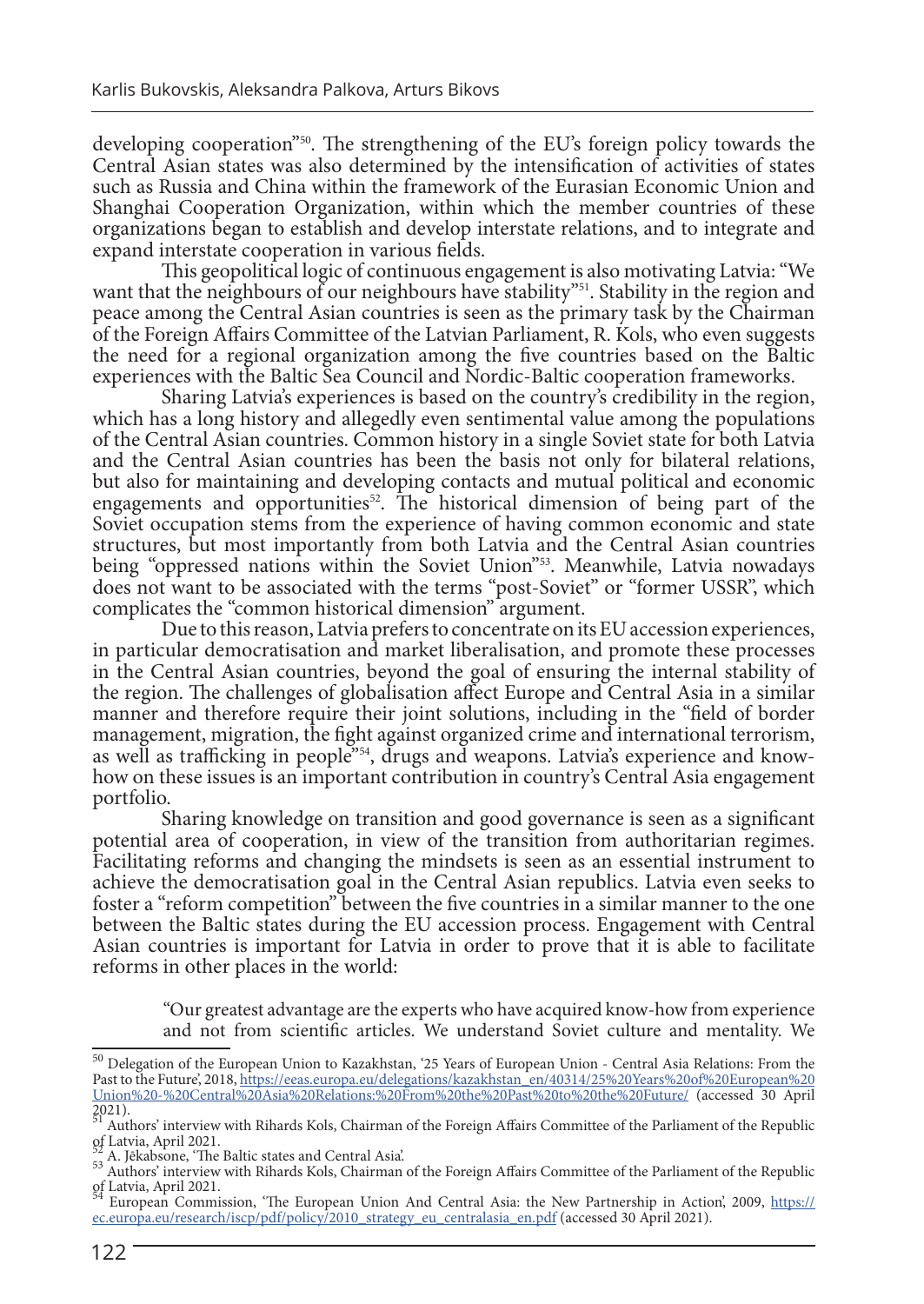understand the corruption mentality that exists in Central Asia. Understand those traditions. Therefore, we can explain also to the EU partners that it is a process and perceptions of populations matter"<sup>55</sup>.

The Latvian Ministry of Foreign Affairs also explain the choice for Central Asia as "foreign policy specialization" based on historical roots and mentality, as well as Russian language skills and especially the experiences with reforms:

"There is a demand among Central Asian societies for higher living standard, and that can be achieved only via reforming their systems. Latvia was building its relations with other EU member states while embracing the liberal system and completing the transition from the Soviet Union, therefore we can be very useful to the Central Asian countries"56.

Latvia can be a good example not only in matters of anti-corruption and democratisation process, but among others also in higher education system reforms, on cultural issues, and even to the agricultural sector.

This leads to the next aspect, the Central Asian partners' perceptions of Latvia. The EU's dependence on external energy resources and the need for a diversified energy supply policy to increase energy security also opened up new prospects for cooperation between the EU and Central Asia. In this regard, Latvia, as a member of the EU and NATO, can be a bridge for the development and creation of relations between the EU and Central Asia. Latvia has the preconditions to be an "equal player" with Central Asia, as the size of the population and the size of the economies of the countries are quite comparable. Even former European Union's Special Representative (EUSR) for Central Asia P. Flor once indicated that the Baltic States see Central Asia as a special partner<sup>57</sup>. Latvia and Central Asian countries are also similar by geographical, cultural and economic aspects as former parts of the USSR, and in general, the Central Asian relations to the Baltic country are more favourable. This is also explained by "a pragmatic approach and respect for regional realities. As a small country, Latvia avoided a paternalistic approach, thereby building confidence among partners from Central Asia"58.

The levels of diplomatic interaction and professional collaboration confirm that Central Asia perceive Latvia as a good and trusted partner. From the point of view of the citizens of Central Asia, Latvia and the two other Baltic countries were both geographically and also culturally and economically considered as the most Western parts of the USSR. That fulfils all the prerequisites for full cooperation: firstly, it is possible to speak "on equal terms", since the size of the population and the size of the economies are quite comparable. Additionally, no one feels that they are in the role of a "little brother", as is often the case in negotiations with China, the Russian Federation, the United States or Germany. In this regard, the risks of economic pressure are mitigated, while, at the same time, due to a wide range of common problems, there is something that each side can learn from one another<sup>59</sup>.

2021)<br> $\frac{58}{20}$  G. Pastore, Leadership through the European Union Council Presidency, p. 3.

<sup>55</sup> Authors' interview with Rihards Kols, Chairman of the Foreign Affairs Committee of the Parliament of the Republic of Latvia, April 2021.

<sup>56&</sup>lt;br>
2021. S7 Authors' anonymous interview with representative No. 2 of the Ministry of Foreign Affairs of Latvia, April 2021.

States Are Seen as Special Partner in Central Asia], *Latvijas Sabiedriskie Mediji*, 18 September 2013, [https://www.lsm.](https://www.lsm.lv/raksts/zinas/latvija/es-ipasa-sutne-baltijas-valstis-centralazija-uztver-ka-ipasu-partneri.a65572/) [lv/raksts/zinas/latvija/es-ipasa-sutne-baltijas-valstis-centralazija-uztver-ka-ipasu-partneri.a65572/](https://www.lsm.lv/raksts/zinas/latvija/es-ipasa-sutne-baltijas-valstis-centralazija-uztver-ka-ipasu-partneri.a65572/) (accessed 30 April

<sup>58</sup> G. Pastore, Leadership through the European Union Council Presidency, p. 3. 59 A. Gussarova and M. Andžāns, 'No. 11 Economic relations and trade - Analysis of the EU's Comparative Advantages and Central Asian Interests', *SEnECA - Policy Paper*, no. 12, 2019, [https://www.seneca-eu.net/wp-content/](https://www.seneca-eu.net/wp-content/uploads/2019/05/SEnECA_Policy_Paper_12_2019.pdf) [uploads/2019/05/SEnECA\\_Policy\\_Paper\\_12\\_2019.pdf](https://www.seneca-eu.net/wp-content/uploads/2019/05/SEnECA_Policy_Paper_12_2019.pdf) (accessed 30 April 2021)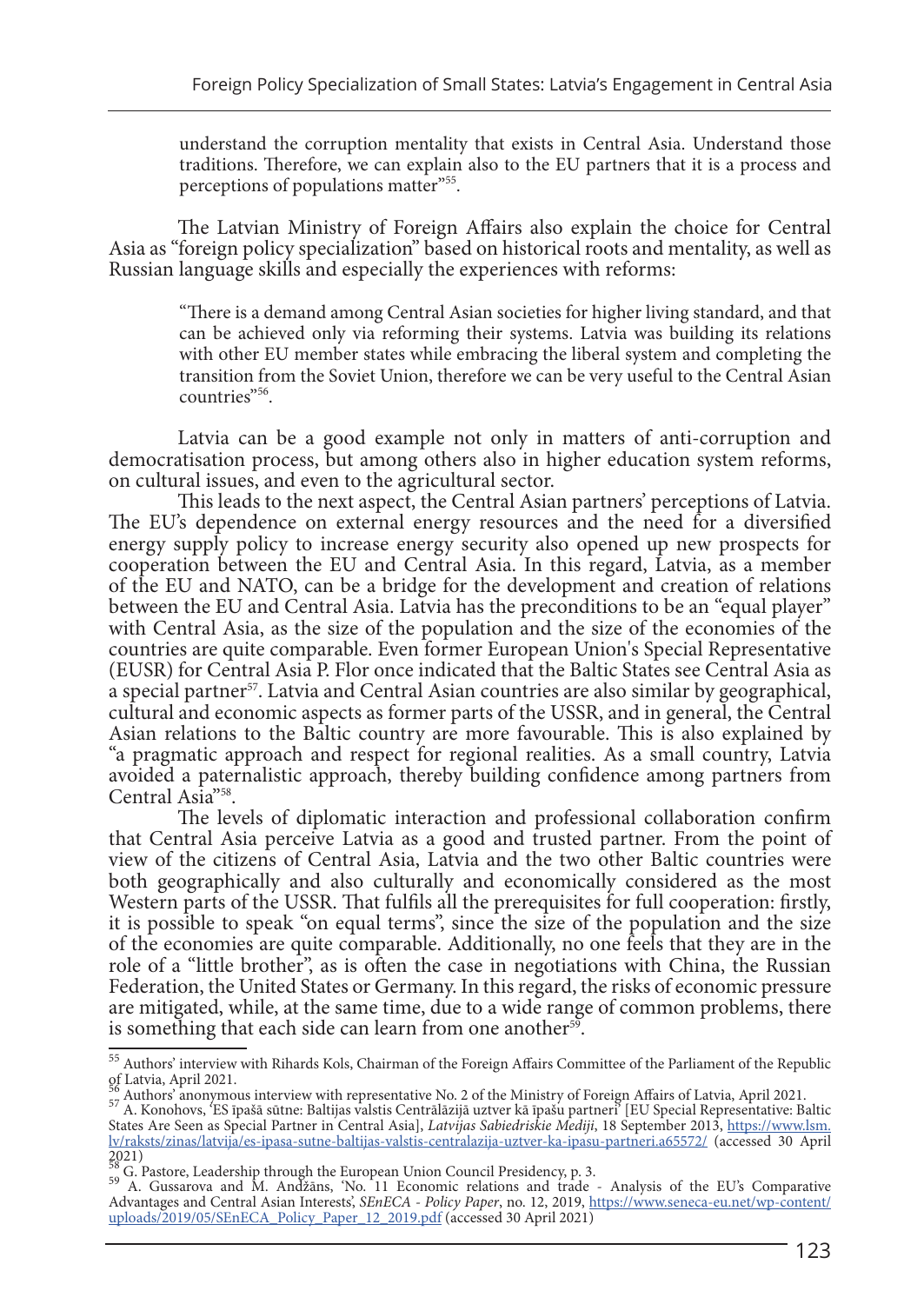Latvia is interesting to partners from Central Asia, although the country has limitations due to its small size. Central Asian countries prefer to discuss important aspects with large EU countries directly, since the European Union is a rather abstract concept in Central Asian societies<sup>60</sup>. Nevertheless, Latvia can step in, because it is easier for the Central Asian countries to communicate with Latvia and be actually understood, in comparison with most of the other EU member states:

"The Baltic countries in Central Asia are not viewed via the EU perspective, but as friendly countries. It is about individual approach and individual trust that we convey. We are being looked at as someone who has no hidden agenda<sup>"61</sup>.

The central reason for this privileged relations is that Latvia opened communication channels with the Central Asian countries very early on<sup>62</sup>, which were further intensified since Latvia joined the EU. Latvia significantly strengthened its capacity as a mediator when it took on broader international responsibilities by representing the EU and NATO in the region. Latvian embassies have served as NATO contact points in Uzbekistan and Kazakhstan. In addition, Latvian experts successfully participate in EU technical assistance programs in Central Asia. Furthermore, in 2015 Latvia saw its Presidency of the Council of the EU as a window of opportunity for promoting Central Asia in the  $EU^{63}$ , by setting the inter-regional collaboration as one of its Presidency priorities, demonstrating the eagerness of the country to contribute to the division of labour in the EU.

The European Union partners and the European Commission are also supportive of Latvia's aspirations for advancing the cooperation with Central Asia:

"When, in 2014, Latvia was defining its priorities for the Presidency of the Council of the EU, it was the European Commission which suggested to take the Central Asian region in combination with the Eastern Partnership priority. And we collaborated very successfully with the European Commission on Central Asia. The countries in the region saw us as a friend, while they were angry with the EU. That allowed to push forward programs that were 'stuck', like BOMCA [Border Management Programme in Central Asia] and Central Asia Education Platform"64.

During its Presidency, Latvia organised the first reunion of the education ministers of the EU member states and Central Asia, which allowed for a new impetus to the sectoral collaboration, following a standstill period that had lasted for years.

"Other EU member states are counting on the Baltic states to take leadership over the matters in Central Asian region"65, and "Both the EU institutions and the member states know that Latvia has interests and capacities in Central Asian region; especially if EU institutions require expertise on the region, Latvia is called upon"<sup>66</sup>.<br>The fact that Latvia's expertise is noticed by the EU partners and relied upon, is also evident from the fact that the office of the Special Representative for Central Asia, has traditionally both employed and worked with Latvians. Moreover, the Head of EU Delegation to the Republic of Uzbekistan from 2016 until 2020 was Latvian diplomat

 $^{60}$  Authors' anonymous interview with representative No. 1 of the Ministry of Foreign Affairs of Latvia, April 2021. Authors' interview with Rihards Kols, Chairman of the Foreign Affairs Committee of the Parliament of of Latvia, April 2021.<br>
of Authors' anonymous interview with representative No. 2 of the Ministry of Foreign Affairs of Latvia, April 2021.

<sup>62&</sup>lt;br>Authors' anonymous interview with representative No. 2 of the Ministry of Foreign Affairs of Latvia, April 2021.<br><sup>63</sup> Latvian Presidency of the Council of the European Union, 'Working Program of the Latvian Presidency o

of the European Union, 2015, <u>https://eu2015.lv/images/LV\_PRES\_prog\_2015\_LV\_22jan.pdf</u> (accessed 30 April 2021)<br><sup>64</sup> Authors' anonymous interview with representative No. 1 of the Ministry of Foreign Affairs of Latvia, Apri

of Latvia, April 2021.

<sup>66</sup> Authors' anonymous interview with representative No. 1 of the Ministry of Foreign Affairs of Latvia, April 2021.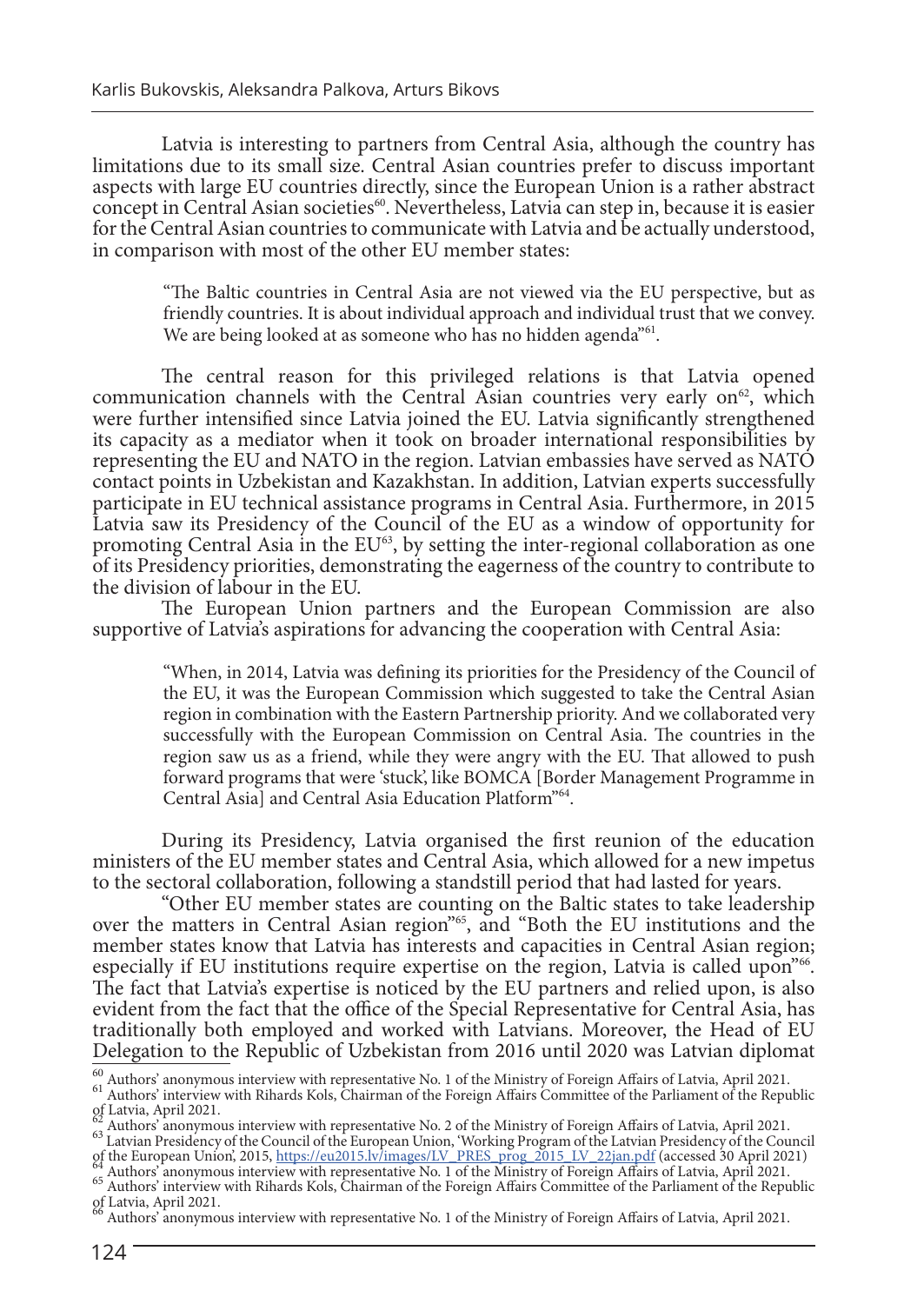Eduards Stiprais.

Latvia's capabilities to engage Central Asian countries has been noticed also by its strategic partner – the United States of America. The US trusts that Latvia and the other two Baltic states will share their democratisation and state re-building expertise with Eastern Partnership and Central Asian countries. A clear example for Latvian activity are professional training programs for junior and middle level state officials that since 2014 are implemented by Riga Graduate School of Law together with the Latvian Ministry of Foreign Affairs<sup> $\sigma$ </sup>. One of the most visible instruments for this has been in education and financial support to the professional education programs in Riga for junior and middle level experts and NGO representatives from Central Asian countries. At the same time, it is not only about "targeted education programs", since Central Asian partners look at the West as an alternative to Russia, which makes Latvia a popular place to study. Since Latvia has actively sought to "export" education to the region, the number of students from Central Asia is one of the highest among foreign students at Latvian universities. Integrating Central Asian youth into Latvian university system is not only abut commercial gains to the very universities, but also about international socialization of Central Asian countries and showing that "life can be different". It has been even suggested that Erasmus+ program should even more actively engage Central Asian youth as it would help with changing the political generations<sup>68</sup>.

#### **Conclusions**

Central Asia is a region with great potential for economic growth and security engagement. The region's role in economic relations with Europe and the world will only increase, which is especially true in case of Kazakhstan and Uzbekistan. It is a precious resource base, with qualified labour and historical ties to the Baltic states. Personal contacts have remained since the time of the Soviet Union, and nowadays these contacts should not be underestimated. The use of the Russian language and historical legacies put Latvia and the other two Baltic states in a more advantageous position for understanding the Central Asian countries. Baltic and Central Asian countries possess all the prerequisites for full cooperation, but it should be about the present and about increasing mutual interest.

It is clear that since 1991 the Latvian parliament and the government have shaped the country's foreign policy in such a way as to achieve the fulfilment of all the classical needs of a small state. Membership in military alliances, strategic partnerships with superpowers, and membership in economic and political organizations after securing a return to the international system both *de facto* and *de jure* have been the basis for further advancement of the Latvian foreign policy. These developments include increasing self-awareness and assertiveness in foreign policy and global trade, as well as choosing a foreign policy specialization for the purposes of increasing political prestige and sharing responsibilities as a reliable partner to its EU and NATO partners.

Latvia's rather limited financial and diplomatic resources are a hurdle to being more active in the region, but this did not prevent the country from trying to use these instruments as efficiently as possible. The Latvian experience reveals that foreign policy specialization can be seen as a need to present one's country as an active and engaged partner internationally. Foreign policy specialization also is a natural development for a small country establishing and advancing its position in the international arena. Latvia's foreign policy specialization in Central Asia was among the first visible steps

 $^{67}$  Riga Graduate School of Law, 'Intensive Programme in European Law and Economics', 2021, [https://www.rgsl.edu.lv/](https://www.rgsl.edu.lv/programmes/intensive-programme) grogrammes/intensive-programme (accessed 30 April 2021)

Authors' interview with Rihards Kols, Chairman of the Foreign Affairs Committee of the Parliament of the Republic of Latvia, April 2021.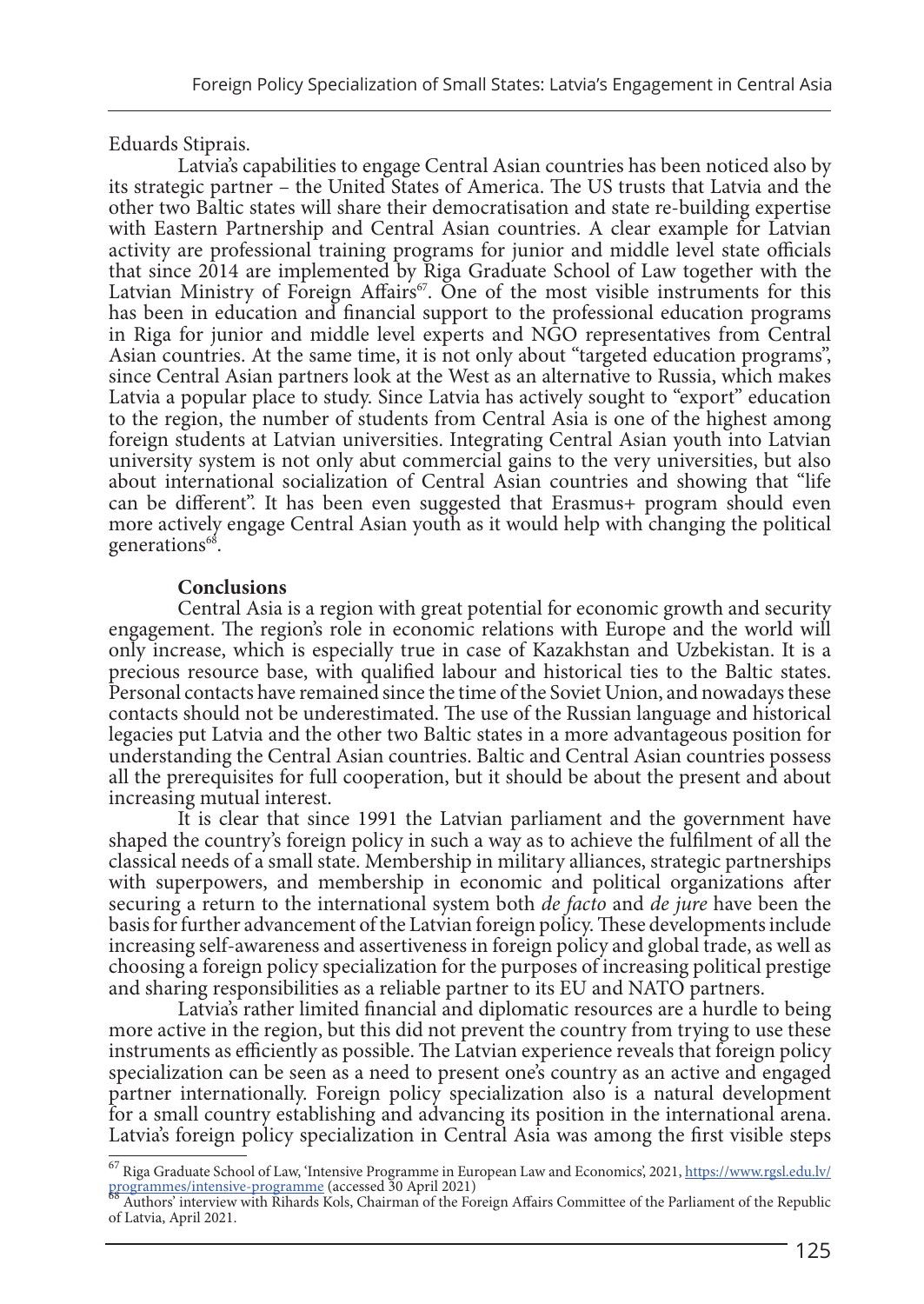of a more proactive foreign policy on international arena. Latvia was evolving from a policy taker to a policy maker in spite of being a small country with limited capacities. By demonstrating credible specialization in the region, the country advanced both its place among the Western partners and boosted a new self-assertive stage in its diplomacy.

### **References**

- Authors' anonymous interview with representative No. 1 of the Ministry of Foreign Affairs of Latvia, April 2021.
- Authors' anonymous interview with representative No. 2 of the Ministry of Foreign Affairs of Latvia, April 2021.
- Authors' interview with Michael H. Haltzel, Senior Fellow at the Johns Hopkins University SAIS, June 2021.
- Authors' interview with Rihards Kols, Chairman of the Foreign Affairs Committee of the Parliament of the Republic of Latvia, April 2021.
- Baker Fox, A., *The Power of Small States: Diplomacy in World War II*, Chicago: University Of Chicago Press, 1959.
- Baldacchino, G. and A. Wivel, 'Small States: Concepts and Theories', in Godfrey Baldacchino and Anders Wivel, *Handbook on the Politics of Small States*, Cheltenham, Edward Elgar, 2020, pp. 2-19.
- Baldacchino, G., 'Editorial: Mainstreaming the Study of Small States and Territories', Small States & Territories Journal, Vol. 1, No. 1, 2018, pp. 3-16.
- Barston, R. P., 'Introduction', in Ronald P. Barston, *The Other Powers: Studies in the Foreign Policies of Small States*, London: Gorge Allen & Unwin Ltd., 1973.
- **•** Bossuyt, F., 'Between national and European foreign policy: the Role of Latvia and Romania in the EU's Policy Towards Central Asia,' *Southeast European*
- Bossuyt, F., 'Central and Eastern European EU Member States' Involvement in the EU's Democracy Promotion in Central Asia,' in Benedetta Berti, Kristina Mikulova and Nicu Popescu, *Democratization in EU Foreign Policy: New Member States as Drivers of Democracy Promotion*, London & New York: Routledge, 2015, pp. 102-127.
- Bukovskis, K. and Elferte, J., 'Latvia's Path to the European Union: In-between the Backstage and the Spotlight', in Andris Sprūds, Diāna Potjomkina, Valters Ščerbinskis, *The Centenary of Latvia's Foreign Affairs: Tasks and Personalities*, Riga: Latvian Institute of International Affairs, 2017, pp. 191-211, [http://liia.lv/](http://liia.lv/en/publications/latvijas-arlietu-simtgade-darbi-un-personibas-658) [en/publications/latvijas-arlietu-simtgade-darbi-un-personibas-658](http://liia.lv/en/publications/latvijas-arlietu-simtgade-darbi-un-personibas-658) (accessed 30 April 2021).
- Bukovskis, K., 'Lettland,' in Werner Weidenfeld, Wolfgang Wessels, *Jahrbuch der Europäischen Integration 2018*, Baden-Baden: Nomos Verlag, 2018, S. 477-
- Central Statistical Bureau of Latvia, 'Foreign trade in goods by partner in 2019', 2021, <https://eksports.csb.gov.lv/lv/years/products/export/2019>(accessed 30 April 2021).
- Council of the European Union, 'Council Conclusions on the EU Strategy for Central Asia Foreign Affairs Council', 2015, [https://eeas.europa.eu/sites/eeas/](https://eeas.europa.eu/sites/eeas/files/st_10191_2015_init_en.pdf) files/st  $10191$   $2015$  init en.pdf (accessed 30 April 2021).
- Council of the European Union, 'Council Conclusions on the New Strategy on Central Asia', 2019, [https://www.consilium.europa.eu/media/39778/st10221](https://www.consilium.europa.eu/media/39778/st10221-en19.pdf) [en19.pdf](https://www.consilium.europa.eu/media/39778/st10221-en19.pdf) (accessed 30 April 2021).
- Council of the European Union, 'EU and Central Asia: Strategy for New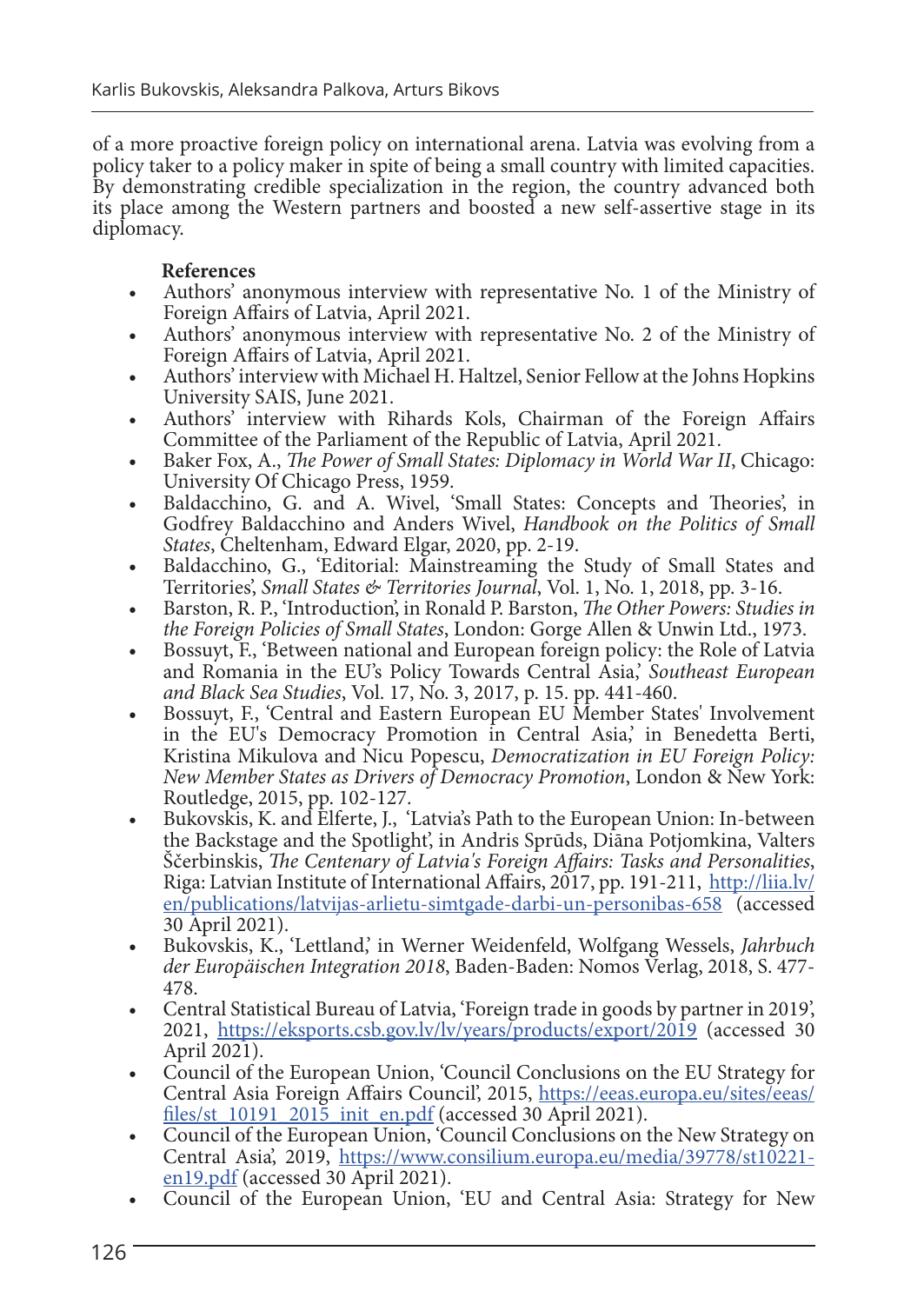Partnership', 2007, [https://eeas.europa.eu/sites/eeas/files/st\\_10113\\_2007\\_init\\_](https://eeas.europa.eu/sites/eeas/files/st_10113_2007_init_en.pdf)<br>en.pdf (accessed 30 April 2021).

- Crandall M. and M. L. Sulg, 'Small States 'Thinking Big' in a Multiplex World: Estonia's Foreign Policy', *Small States & Territories*, Vol. 3, No. 2, 2020, pp. 397-
- Delegation of the European Union to Kazakhstan, '25 Years of European Union - Central Asia Relations: From the Past to the Future', 2018, [https://eeas.europa.](https://eeas.europa.eu/delegations/kazakhstan_en/40314/25%20Years%20of%20European%20Union%20-%20Central%20Asia%20Relations:%20From%20the%20Past%20to%20the%20Future/) [eu/delegations/kazakhstan\\_en/40314/25%20Years%20of%20European%20](https://eeas.europa.eu/delegations/kazakhstan_en/40314/25%20Years%20of%20European%20Union%20-%20Central%20Asia%20Relations:%20From%20the%20Past%20to%20the%20Future/) [Union%20-%20Central%20Asia%20Relations:%20From%20the%20Past%20](https://eeas.europa.eu/delegations/kazakhstan_en/40314/25%20Years%20of%20European%20Union%20-%20Central%20Asia%20Relations:%20From%20the%20Past%20to%20the%20Future/) [to%20the%20Future/](https://eeas.europa.eu/delegations/kazakhstan_en/40314/25%20Years%20of%20European%20Union%20-%20Central%20Asia%20Relations:%20From%20the%20Past%20to%20the%20Future/) (accessed 30 April 2021).
- European Commission, 'The European Union And Central Asia: the New Partnership in Action', 2009, [https://ec.europa.eu/research/iscp/pdf/](https://ec.europa.eu/research/iscp/pdf/policy/2010_strategy_eu_centralasia_en.pdf) [policy/2010\\_strategy\\_eu\\_centralasia\\_en.pdf](https://ec.europa.eu/research/iscp/pdf/policy/2010_strategy_eu_centralasia_en.pdf) (accessed 30 April 2021).
- European External Action Service, 'Progress Report on the Implementation of the EU Strategy for Central Asia Implementation Review and Outline for Future Orientations', 2012, [https://eeas.europa.eu/sites/eeas/files/20120628\\_](https://eeas.europa.eu/sites/eeas/files/20120628_progress_report_en.pdf) progress report en.pdf (accessed 30 April 2021).
- Gussarova, A. and M. Andžāns, 'No. 11 Economic relations and trade Analysis of the EU's Comparative Advantages and Central Asian Interests', *SEnECA - Policy Paper*, no. 12, 2019, [https://www.seneca-eu.net/wp-content/](https://www.seneca-eu.net/wp-content/uploads/2019/05/SEnECA_Policy_Paper_12_2019.pdf) [uploads/2019/05/SEnECA\\_Policy\\_Paper\\_12\\_2019.pdf](https://www.seneca-eu.net/wp-content/uploads/2019/05/SEnECA_Policy_Paper_12_2019.pdf) (accessed 30 April 2021).
- Hey, J. A. K., 'Introducing Small State Foreign Policy', in Jeanne A. K. Hey, *Small States in World Politics: Explaining Foreign Policy Behavior*, Boulder:
- High Representative of the Union for Foreign Affairs and Security Policy, 'Joint' Communication to the European Parliament and the Council. The EU and Central Asia: New Opportunities for a Stronger Partnership', 2019, [https://](https://eeas.europa.eu/sites/eeas/files/joint_communication_-_the_eu_and_central_asia_-_new_opportunities_for_a_stronger_partnership.pdf) eeas.europa.eu/sites/eeas/files/joint\_communication - the\_eu\_and\_central asia - new opportunities for a stronger partnership.pdf (accessed 30 April 2021).
- Jēkabsone, A., 'The Baltic states and Central Asia', *EUCAM National Policy Series*, no. 11, 2013, [https://www.files.ethz.ch/isn/162773/National\\_PB11\\_](https://www.files.ethz.ch/isn/162773/National_PB11_BS.pdf) [BS.pdf](https://www.files.ethz.ch/isn/162773/National_PB11_BS.pdf) (accessed 30 April 2021).
- Knudsen, O. F., 'Small States, Latent and Extant: Towards a General Perspective', *Journal of International Relations and Development*, vol. 5, no. 2, 2002, pp. 182- 198.
- Knudsen, O. F., 'The Foreign Policies of the Baltic States: Interwar Years and Restoration, *Cooperation and Conflict*, vol. 28, no. 1, 1993, pp. 47-72.
- Restoration', *Cooperation and Conflict*, vol. 28, no. 1, 1993, pp. 47-72. Konohovs, A., 'ES īpašā sūtne: Baltijas valstis Centrālāzijā uztver kā īpašu partneri' [EU Special Representative: Baltic States Are Seen as Special Partner in Central Asia], *Latvijas Sabiedriskie Mediji*, 18 September 2013, [https://www.](https://www.lsm.lv/raksts/zinas/latvija/es-ipasa-sutne-baltijas-valstis-centralazija-uztver-ka-ipasu-partneri.a65572/) [lsm.lv/raksts/zinas/latvija/es-ipasa-sutne-baltijas-valstis-centralazija-uztver-](https://www.lsm.lv/raksts/zinas/latvija/es-ipasa-sutne-baltijas-valstis-centralazija-uztver-ka-ipasu-partneri.a65572/)
- Krautmanis, M., 'Latvija un Kazahstāna laika pārbaudi izturējušas attiecības' [Latvia and Kazakhstan – Relations Proven by Time], NRA.lv, 27 December 2018, https://nra.lv/ekonomika/latvija/267988-latvija-un-kazahstana-laika-2018, [https://nra.lv/ekonomika/latvija/267988-latvija-un-kazahstana-laika](https://nra.lv/ekonomika/latvija/267988-latvija-un-kazahstana-laika-parbaudi-izturejusas-attiecibas.htm)[parbaudi-izturejusas-attiecibas.htm](https://nra.lv/ekonomika/latvija/267988-latvija-un-kazahstana-laika-parbaudi-izturejusas-attiecibas.htm) (accessed 30 April 2021).
- Kudryavtseva, T., 'Europe Still Believes that Kyrgyzstan is an Island of Democracy', *24.kg News Agency website*, 22 November 2018, [https://24.kg/](https://24.kg/english/101924_Europe_still_believes_that_Kyrgyzstan_is_an_island_of_democracy/) english/101924\_Europe\_still\_believes\_that\_Kyrgyzstan\_is\_an\_island\_of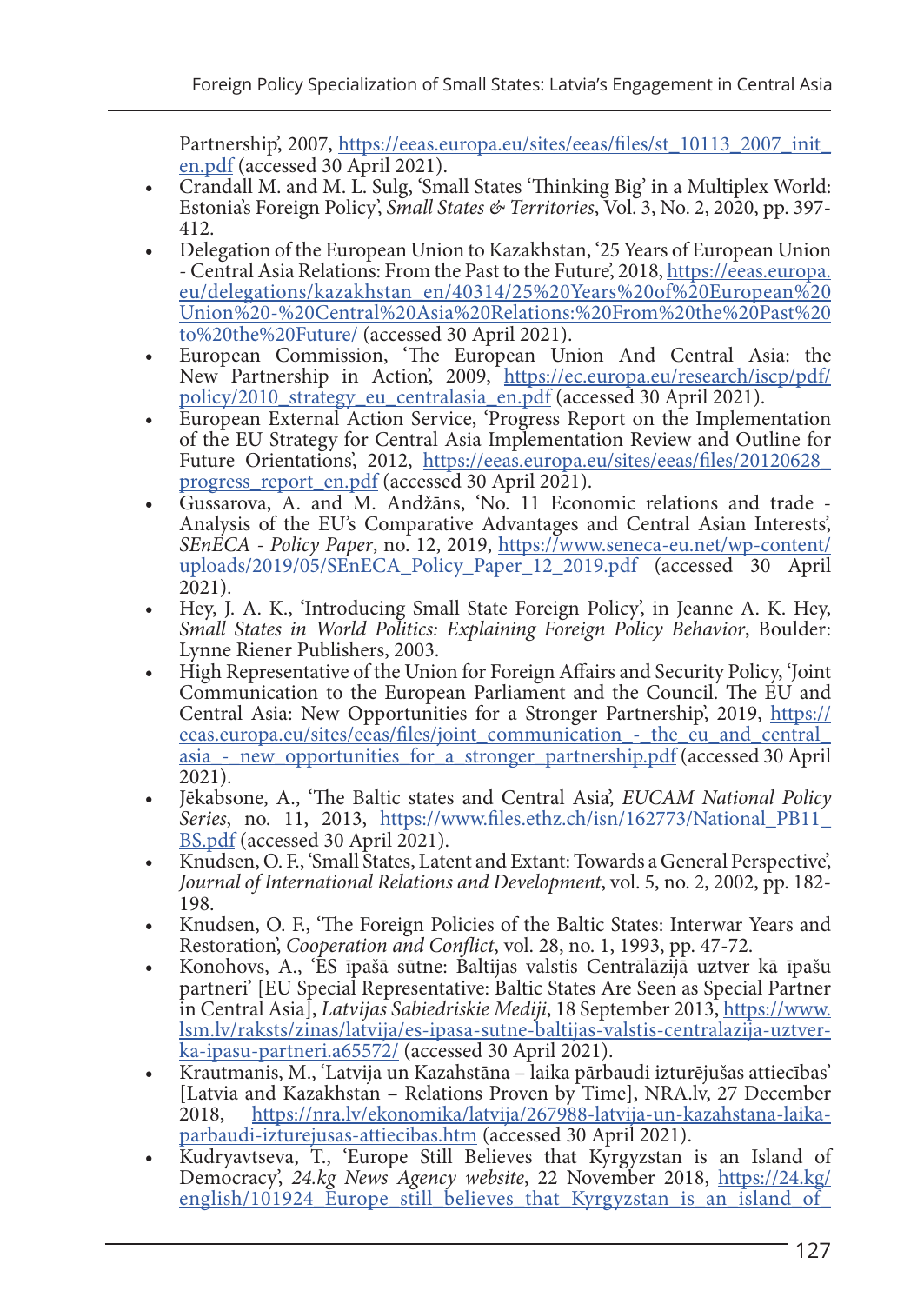- [democracy/](https://24.kg/english/101924_Europe_still_believes_that_Kyrgyzstan_is_an_island_of_democracy/) (accessed 30 April 2021)<br>
 Latvian Presidency of the Council of the European Union, 'Working Program of the Latvian Presidency of the Council of the European Union', 2015, [https://](https://eu2015.lv/images/LV_PRES_prog_2015_LV_22jan.pdf ) [eu2015.lv/images/LV\\_PRES\\_prog\\_2015\\_LV\\_22jan.pdf \(](https://eu2015.lv/images/LV_PRES_prog_2015_LV_22jan.pdf )accessed 30 April<br>2021)
- 2021) Latvijas Vēstnesis, 'Latvijas uzņēmēji meklē sadarbības partnerus Centrālāzijas reģionā' [Latvian Entrepreneurs Search for Partners in Central Asia], lvportals. lv, 25 March 2015, [https://lvportals.lv/dienaskartiba/269901-latvijas-uznemeji](https://lvportals.lv/dienaskartiba/269901-latvijas-uznemeji-mekle-sadarbibas-partnerus-centralazijas-regiona-2015)[mekle-sadarbibas-partnerus-centralazijas-regiona-2015](https://lvportals.lv/dienaskartiba/269901-latvijas-uznemeji-mekle-sadarbibas-partnerus-centralazijas-regiona-2015) (accessed 30 April 2021)
- Liu, X., *Strategies of the Warring States: Zhan Guo Ce*, London, DeepLogic, 2019 [500 BC], [https://www.kobo.com/us/en/ebook/strategies-of-the-warring](https://www.kobo.com/us/en/ebook/strategies-of-the-warring-states-zhan-guo-ce)[states-zhan-guo-ce](https://www.kobo.com/us/en/ebook/strategies-of-the-warring-states-zhan-guo-ce) (accessed 30 April 2021)
- Ministry of Foreign Affairs of the Republic of Latvia, 'The Main Directions of Foreign Policy of Latvia until 2005', [www.mfa.gov.lv/data/file/l/arp\\_konc.doc](http://www.mfa.gov.lv/data/file/l/arp_konc.doc) (accessed 30 April 2021)
- Ministry of the Republic of Latvia, 'Latvia Aims to Improve Border Management in Central Asia, 2016, https://www.mfa.gov.ly/en/news/latest-news/49466-<br>latvia-aims-to-improve-border-management-in-central-asia (accessed 30 [latvia-aims-to-improve-border-management-in-central-asia](https://www.mfa.gov.lv/en/news/latest-news/49466-latvia-aims-to-improve-border-management-in-central-asia) April 2021)
- Morgenthau, H. J., *Politics among Nations. The Struggle for Power and Peace*,
- Mudulis, E., 'Uzņēmēji grib nostiprināties Centrālāzijā' [Businesses Want to Keep Presence in Central Asia], *Dienas Bizness*, 21 June 2013, [https://www.](https://www.db.lv/zinas/uznemeji-grib-nostiprinaties-centralazija-396137) [db.lv/zinas/uznemeji-grib-nostiprinaties-centralazija-396137](https://www.db.lv/zinas/uznemeji-grib-nostiprinaties-centralazija-396137) (accessed 30 April 2021)
- Neumann I. B. and S. Gstohl, 'Introduction. Lilliputians in Gulliver's Word?', in Jessica L. Beyer, Iver B. Neumann and Sieglinde Gstohl, *Small States in International Relations*, Seattle: University of Washington Press, 2006, pp. 3-38.
- Pastore, G., *Leadership through the European Union Council Presidency. Latvia and Central Asia*, Riga: Latvian Institute of International Affairs, [http://www.](http://www.lai.lv/site/docs/Central_Asia_Gunta_Pastore_1.pdf) [lai.lv/site/docs/Central\\_Asia\\_Gunta\\_Pastore\\_1.pdf](http://www.lai.lv/site/docs/Central_Asia_Gunta_Pastore_1.pdf) (accessed 30 April 2021)
- Petersen, A. and K. Barysch, *Russia, China and The Geopolitics Of Energy In Central Asia*, London: Centre for European Reform, 2011, [https://](https://carnegieendowment.org/files/petersen_cer_eng.pdf) [carnegieendowment.org/files/petersen\\_cer\\_eng.pdf](https://carnegieendowment.org/files/petersen_cer_eng.pdf) (accessed 30 April 2021)
- Riga Graduate School of Law, 'Intensive Programme in European Law and Economics', 2021, <https://www.rgsl.edu.lv/programmes/intensive-programme> (accessed 30 April 2021)
- Schimmelfennig, F. and U. Sedelmeier, 'The Politics of EU Enlargement: Theoretical and Comparative Perspectives', in Frank Schimmelfennig and Ulrich Sedelmeier, *The Politics of European Union Enlargement. Theoretical*
- Thorhallsson B. and S. Steinsson, 'Small state foreign policy', in William R. Thompson, *Oxford Research Encyclopedia of Politics*, Oxford: Oxford University Press, 2017, <https://doi.org/10.1093/acrefore/9780190228637.013.484>
- Thorhallsson, B. 'Studying Small States: A Review', *Small States & Territories*, vol. 1, no. 1, 2018, pp. 17-34.
- Thorhallsson, B. and A. J. K. Bailes, 'Small State Diplomacy', in Costas M. Constantinou, Pauline Kerr and Paul Sharp, *The SAGE Handbook of Diplomacy*, London: SAGE, 2016, pp. 294–307.
- Thucydides, *The History of the Peloponnesian War*, Duke Classics, 2012 [c. 400